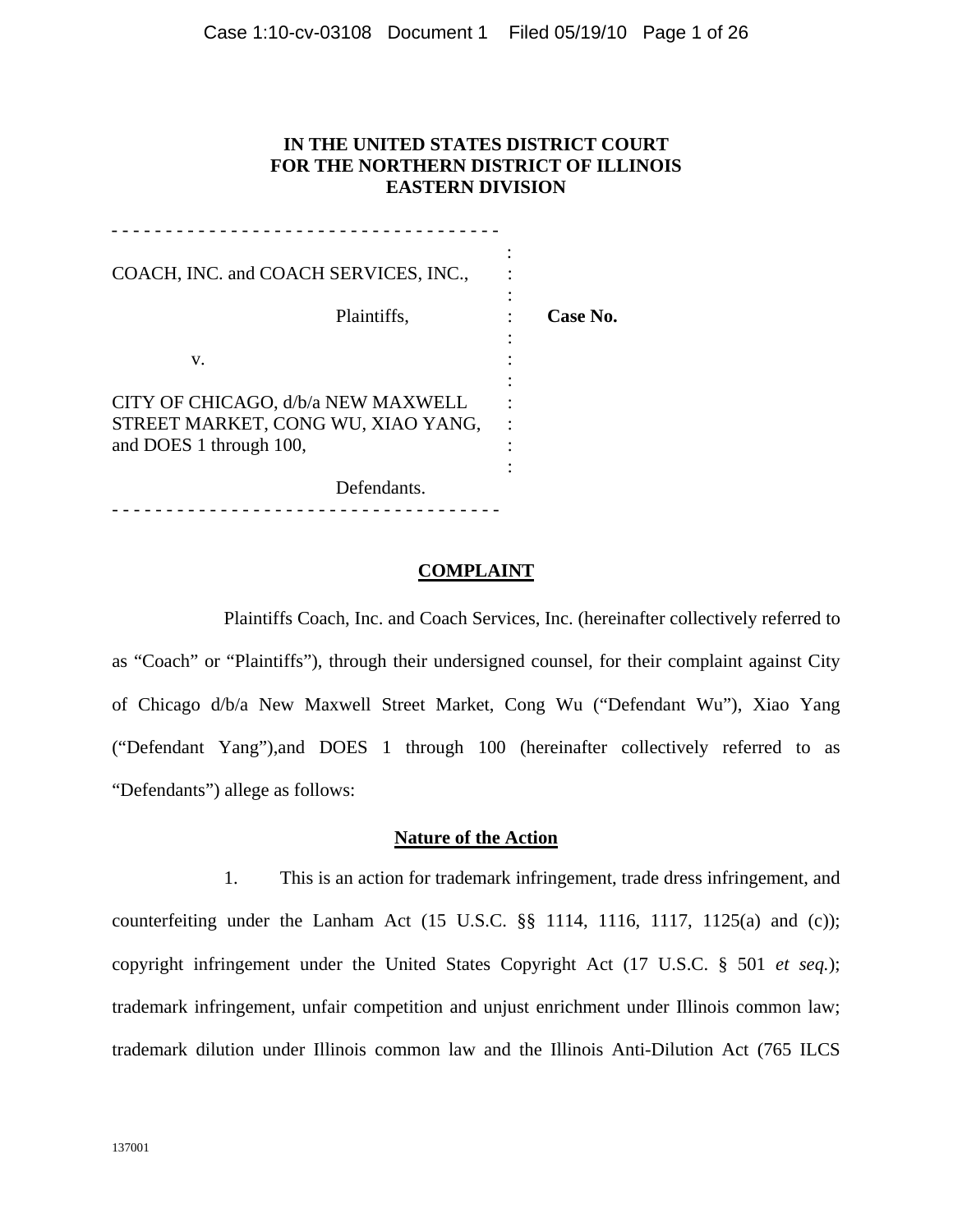#### Case 1:10-cv-03108 Document 1 Filed 05/19/10 Page 2 of 26

1035/15); and unfair competition under the Illinois Consumer Fraud and Deceptive Business Practices Act (815 ILCS 505).

#### **Jurisdiction and Venue**

2. Jurisdiction over the parties and subject matter of this action is proper in this Court pursuant to 15 U.S.C. § 1121 (actions arising under the Lanham Act), 28 U.S.C. § 1331 (actions arising under the laws of the United States), 28 U.S.C. § 1332(a) (diversity of citizenship between the parties), and § 1338(a) (actions arising under an Act of Congress relating to copyrights and trademarks). This Court has supplemental jurisdiction over the claims in this Complaint that arise under state statutory and common law pursuant to 28 U.S.C. § 1367(a).

3. This Court has personal jurisdiction over the Defendants because they do business and/or reside in the State of Illinois and, as to the entities, because they do business, are incorporated, and/or are authorized to do business in the State of Illinois.

4. Venue is properly founded in this judicial district pursuant to 28 U.S.C. §§ 1391(b) and (c), and 1400 (a) because Defendants reside in this District, may be found in this District, and/or a substantial part of the events giving rise to the claims in this action occurred within this District.

#### **Parties**

5. Plaintiff Coach, Inc. is a corporation duly organized and existing under the laws of the State of Maryland, with its principal place of business in New York, New York. Plaintiff Coach Services, Inc. is a corporation duly organized and existing under the laws of the State of Maryland, with its principal place of business in New York, New York.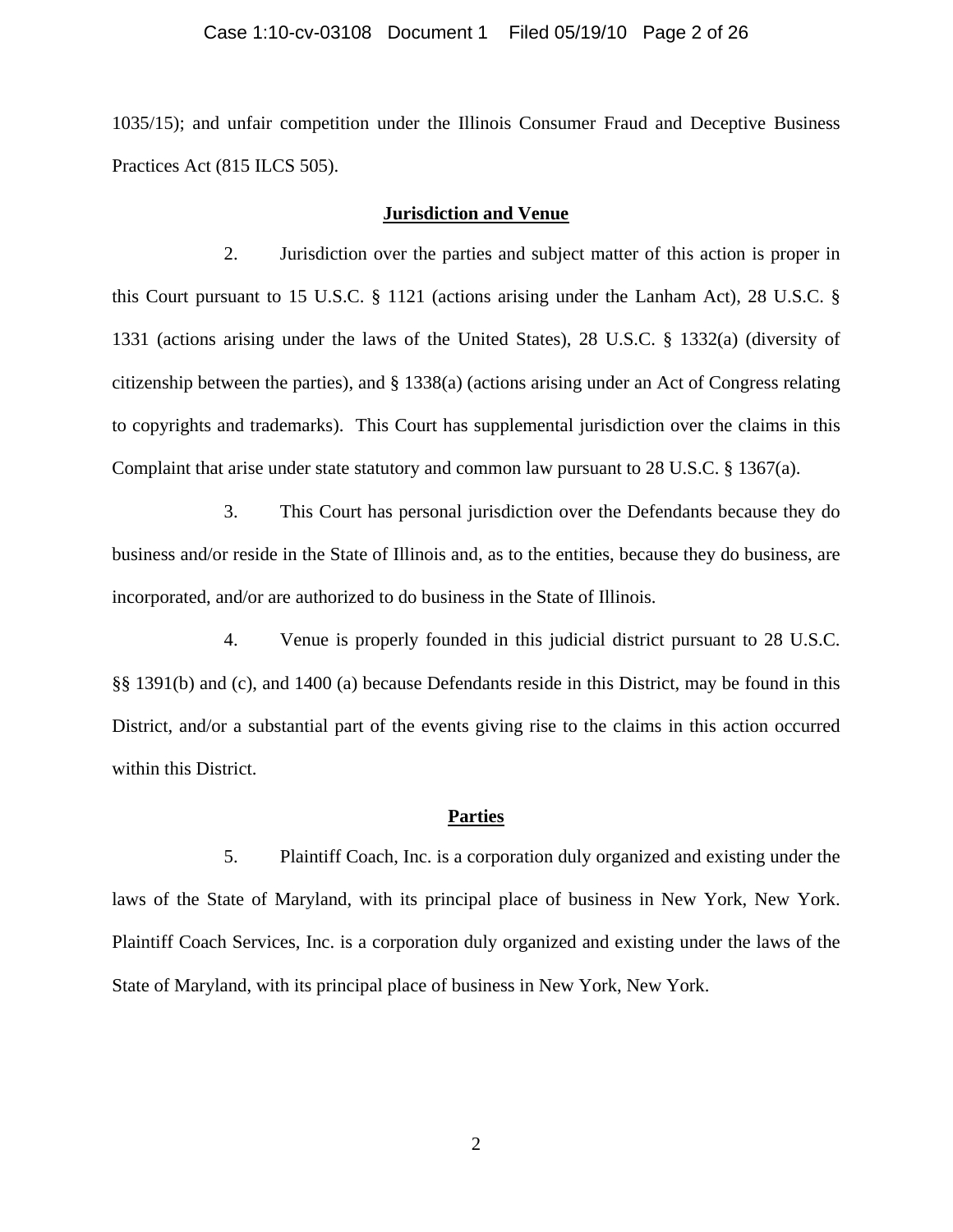### Case 1:10-cv-03108 Document 1 Filed 05/19/10 Page 3 of 26

6. Upon information and belief, Defendant City of Chicago, d/b/a New Maxwell Street Market, is a municipality organized and existing under the laws of the State of Illinois.

7. Upon information and belief, Cong Wu is an individual residing in Illinois and doing business in connection with the New Maxwell Street Market.

8. Upon information and belief, Xiao Yang is an individual residing in Illinois and doing business in connection with the New Maxwell Street Market.

9. Upon information and belief, Defendants DOES 1 through 100 are individuals residing in Illinois and doing business in connection with the New Maxwell Street Market.

10. Plaintiffs are unaware of the names and true capacities of Defendants named herein as DOES 1 through 100, whether individual, corporate and/or partnership entities, and therefore sue them by their fictitious names. Plaintiffs will seek leave to amend this complaint when their true names and capacities are ascertained. Plaintiffs are informed and believe, and based thereon allege, that said Defendants DOES 1 through 100, are in some manner responsible for the wrongs alleged herein.

11. Plaintiffs are informed and believe, and based thereon allege, that at all relevant times herein, Defendants knew or reasonably should have known of the acts and behavior alleged herein and the damages caused thereby, and by their inaction ratified and encouraged such acts and behavior. Plaintiffs further allege that Defendants have a nondelegable duty to prevent or cause such acts and the behavior described herein, which duty Defendants failed and/or refused to perform.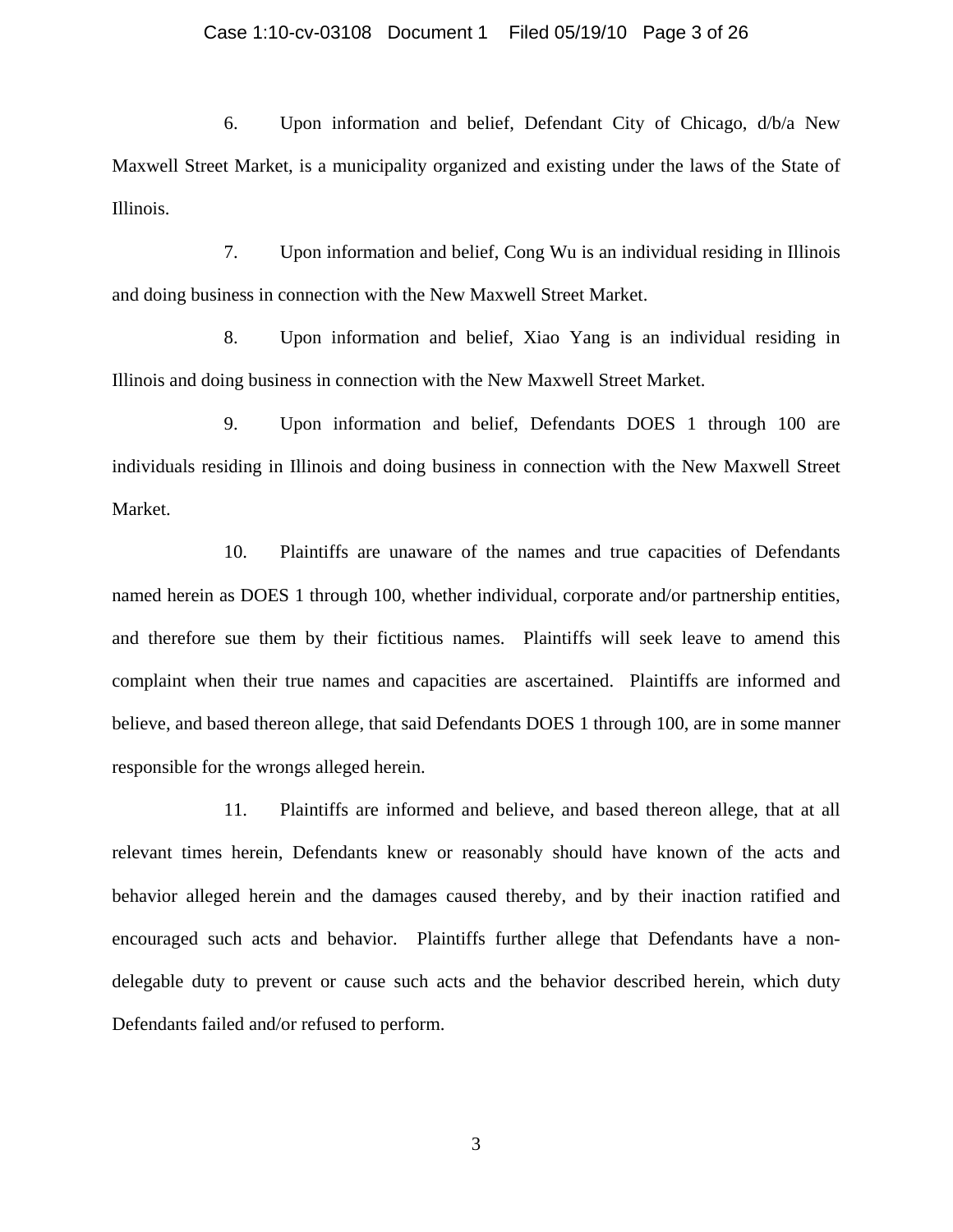### **The World Famous Coach Brand and Products**

12. Coach was founded more than sixty (60) years ago as a family-run workshop in Manhattan. Since then Coach has been engaged in the manufacture, marketing and sale of fine leather and mixed material products including handbags, wallets, accessories, eyewear, footwear, jewelry and watches. Coach sells its goods through its own specialty retail stores, department stores, catalogs, and via an Internet website www.coach.com throughout the United States, including Illinois.

13. Coach has used a variety of legally-protected trademarks, trade dresses, and design elements/copyrights for many years on and in connection with the advertisement and sale of its products, including but not limited to, those detailed in this Complaint (collectively, the "Coach Marks").

14. Coach has expended substantial time, money, and other resources in developing, advertising, and otherwise promoting the Coach Marks. As a result, products bearing the Coach Marks are widely recognized and exclusively associated by consumers, the public, and the trade as being high quality products sourced from Coach, and have acquired strong secondary meaning. Coach products have also become among the most popular in the world, with Coach's annual global sales currently exceeding three billion dollars  $($3,000,000,000)$ .

### **The Coach Trademarks**

15. Coach is the owner of the following United States Federal Trademark Registrations (hereinafter collectively referred to as the "Coach Trademarks"):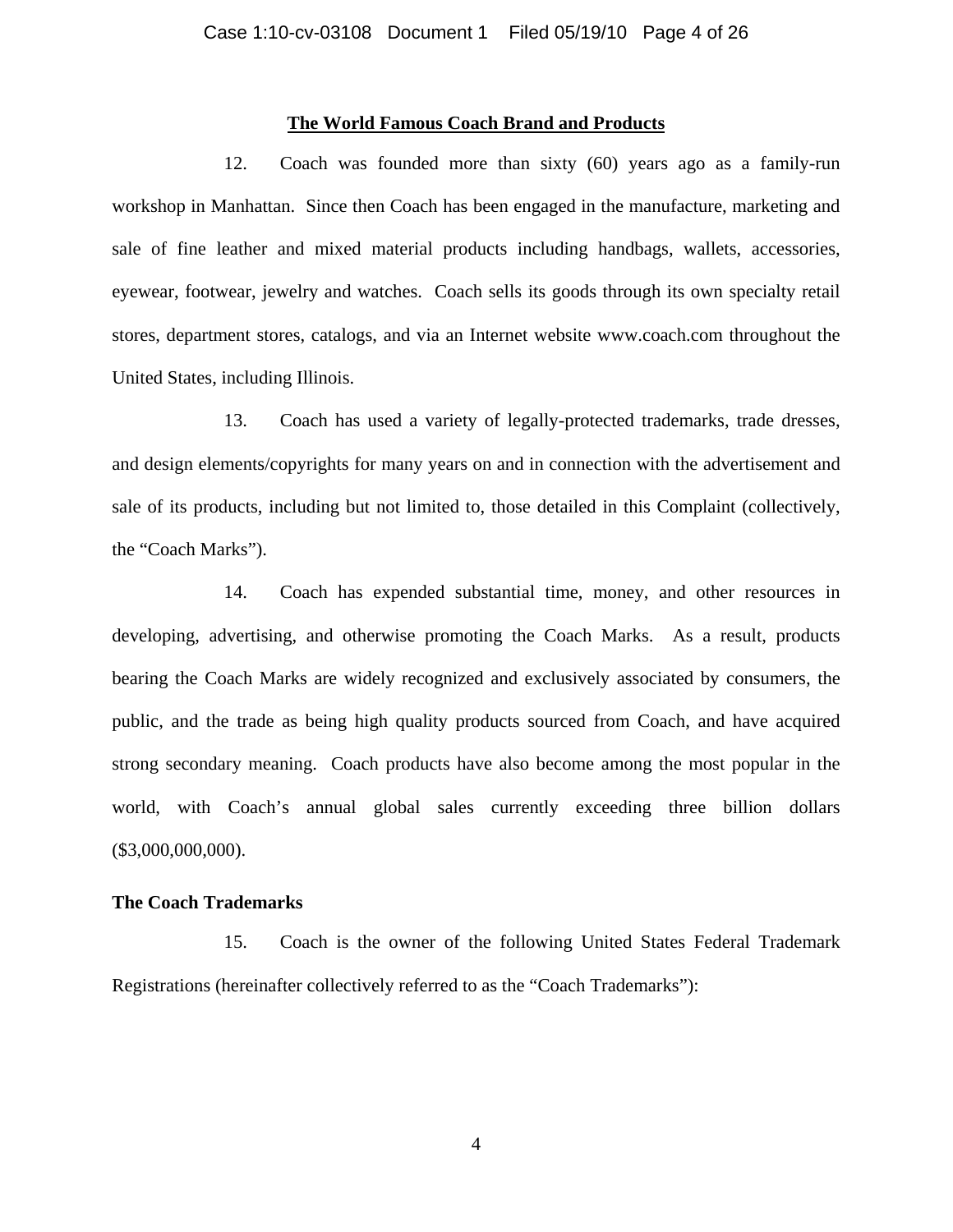| <b>Registration</b><br>No. | <b>Mark</b>  | <b>Classes</b>                                                                                                                                                                            | <b>Date</b><br>of<br><b>Registration</b> | <b>Image</b> |
|----------------------------|--------------|-------------------------------------------------------------------------------------------------------------------------------------------------------------------------------------------|------------------------------------------|--------------|
| 2,088,706                  | <b>COACH</b> | 6, 9, 16, 18, 20 and 25<br>for <i>inter alia</i> key fobs,<br>eyeglass cases, satchels,<br>for<br>luggage,<br>tags<br>backpacks,<br>luggage,<br>picture frames, hats,<br>gloves and caps. | September 19,<br>1997                    | <b>COACH</b> |
| 3,157,972                  | <b>COACH</b> | 35<br>for<br>retail<br>store<br>services.                                                                                                                                                 | October 17, 2006                         | <b>COACH</b> |
| 0,751,493                  | <b>COACH</b> | 16, 18 for inter alia<br>leather goods, wallets<br>and billfolds.                                                                                                                         | June 23, 1963                            | <b>COACH</b> |
| 2,451,168                  | <b>COACH</b> | for<br>alia<br>9<br>inter<br>eyeglasses and sunglass<br>Cases                                                                                                                             | May 15, 2001                             | <b>COACH</b> |
| 2,537,004                  | <b>COACH</b> | 24 for <i>inter alia</i> home<br>furnishings.                                                                                                                                             | February 5, 2002                         | <b>COACH</b> |
| 1,846,801                  | <b>COACH</b> | 25 for <i>inter alia</i> men's<br>and women's coats and<br>jackets.                                                                                                                       | July 26, 1994                            | <b>COACH</b> |
| 3,439,871                  | <b>COACH</b> | for<br>18<br>inter<br>alia<br>umbrellas.                                                                                                                                                  | June 3, 2008                             | <b>COACH</b> |
| 2,061,826                  | <b>COACH</b> | 12 for <i>inter</i> alia seat<br>covers.                                                                                                                                                  | May 13, 1997                             | <b>COACH</b> |
| 2,231,001                  | <b>COACH</b> | 25 for <i>inter alia</i> men<br>and women's clothing.                                                                                                                                     | March 9, 1999                            | <b>COACH</b> |
| 2,836,172                  | <b>COACH</b> | for<br>14<br>inter<br>alia<br>sporting<br>and<br>goods<br>stuffed toys.                                                                                                                   | April 27, 2004                           | <b>COACH</b> |
| 2,939,127                  | <b>COACH</b> | 9 for inter alia camera<br>cases.                                                                                                                                                         | April 12, 2005                           | <b>COACH</b> |
| 3,354,448                  | <b>COACH</b> | for<br>14<br>inter<br>alia<br>jewelry.                                                                                                                                                    | December 11,<br>2007                     | <b>COACH</b> |
| 2,579,358                  | <b>COACH</b> | for<br>20<br>inter<br>alia<br>pillows,<br>mirrors<br>and<br>glassware.                                                                                                                    | June 6, 2002                             | <b>COACH</b> |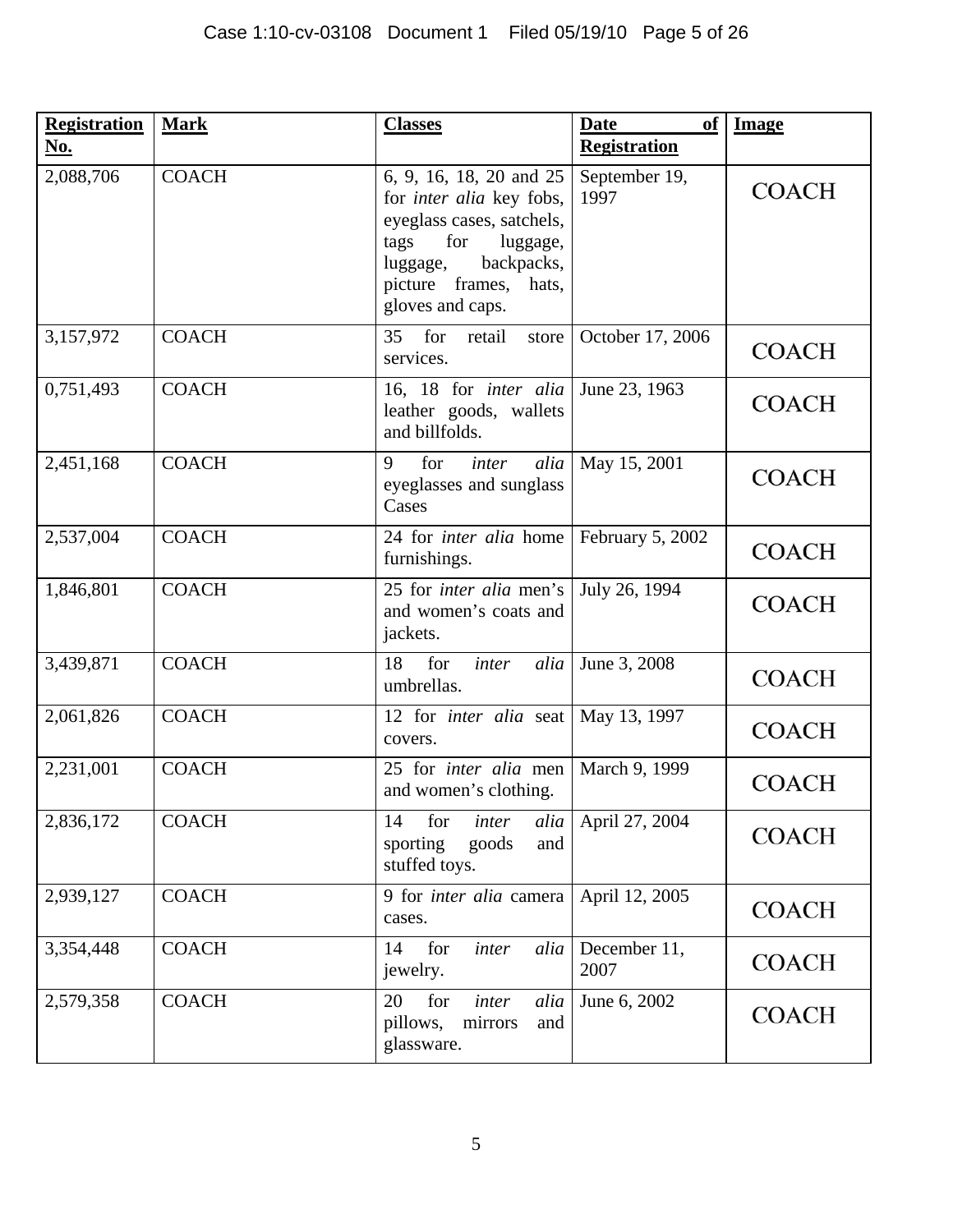| <b>Registration</b><br>No. | <b>Mark</b>                                             | <b>Classes</b>                                                                            | of<br><b>Date</b><br><b>Registration</b> | <b>Image</b> |
|----------------------------|---------------------------------------------------------|-------------------------------------------------------------------------------------------|------------------------------------------|--------------|
| 2,074,972                  | <b>COACH</b>                                            | 3, 21 for <i>inter alia</i><br>leather<br>cleaning<br>products<br>shoe<br>and<br>brushes. | July 1, 1997                             | <b>COACH</b> |
| 2,446,607                  | <b>COACH</b>                                            | 16 for <i>inter alia</i> writing   April 24, 2001<br>instruments.                         |                                          | COACH        |
| 2,291,341                  | <b>COACH</b>                                            | 14 for <i>inter alia</i> clocks<br>and watches.                                           | November<br>9,<br>1999                   | <b>COACH</b> |
| 1,071,000                  | <b>COACH</b>                                            | 18, 25 for <i>inter</i> alia<br>women's handbags.                                         | August 9, 1977                           | <b>COACH</b> |
| 3,633,302                  | <b>COACH</b>                                            | for<br>3<br>inter<br>alia<br>perfumes, lotions<br>and<br>body sprays.                     | June 2, 2009                             | <b>COACH</b> |
| 2,534,429                  | <b>COACH</b><br><b>LOZENGE</b><br>$\&$<br><b>DESIGN</b> | 9<br>for<br>alia<br>inter<br>eyeglass<br>eyeglasses,<br>frames and sunglasses.            | January 29, 2002                         | <b>COACH</b> |
| 3,363,873                  | <b>COACH</b><br>$\&$<br><b>LOZENGE</b><br><b>DESIGN</b> | for<br>3<br>alia<br>inter<br>fragrances.                                                  | <b>January 1, 2008</b>                   | <b>COACH</b> |
| 2,252,847                  | <b>COACH</b><br>LOZENGE<br>$\&$<br><b>DESIGN</b>        | 35 retail services.                                                                       | June 15, 1999                            | <b>COACH</b> |
| 2,291,368                  | LOZENGE<br><b>COACH</b><br>$\&$<br><b>DESIGN</b>        | for<br>inter<br>14<br>alia<br>jewelry.                                                    | November 9,<br>1999                      | <b>COACH</b> |
| 2,666,744                  | <b>COACH</b><br>$\&$<br><b>DESIGN</b>                   | LOZENGE   24 for <i>inter alia</i> bed   December 24,<br>linens.                          | 2002                                     | <b>COACH</b> |
| 2,534,429                  | LOZENGE<br><b>COACH</b><br>$\&$<br><b>DESIGN</b>        | 9<br>for<br>alia<br>inter<br>eyeglasses,<br>eyeglass<br>frames and sunglasses.            | January 29, 2002                         | <b>COACH</b> |
| 2,169,808                  | <b>LOZENGE</b><br><b>COACH</b><br>$\&$<br><b>DESIGN</b> | 25<br>for<br>inter<br>alia<br>clothing for men and<br>women.                              | June 30, 1998                            | COACH        |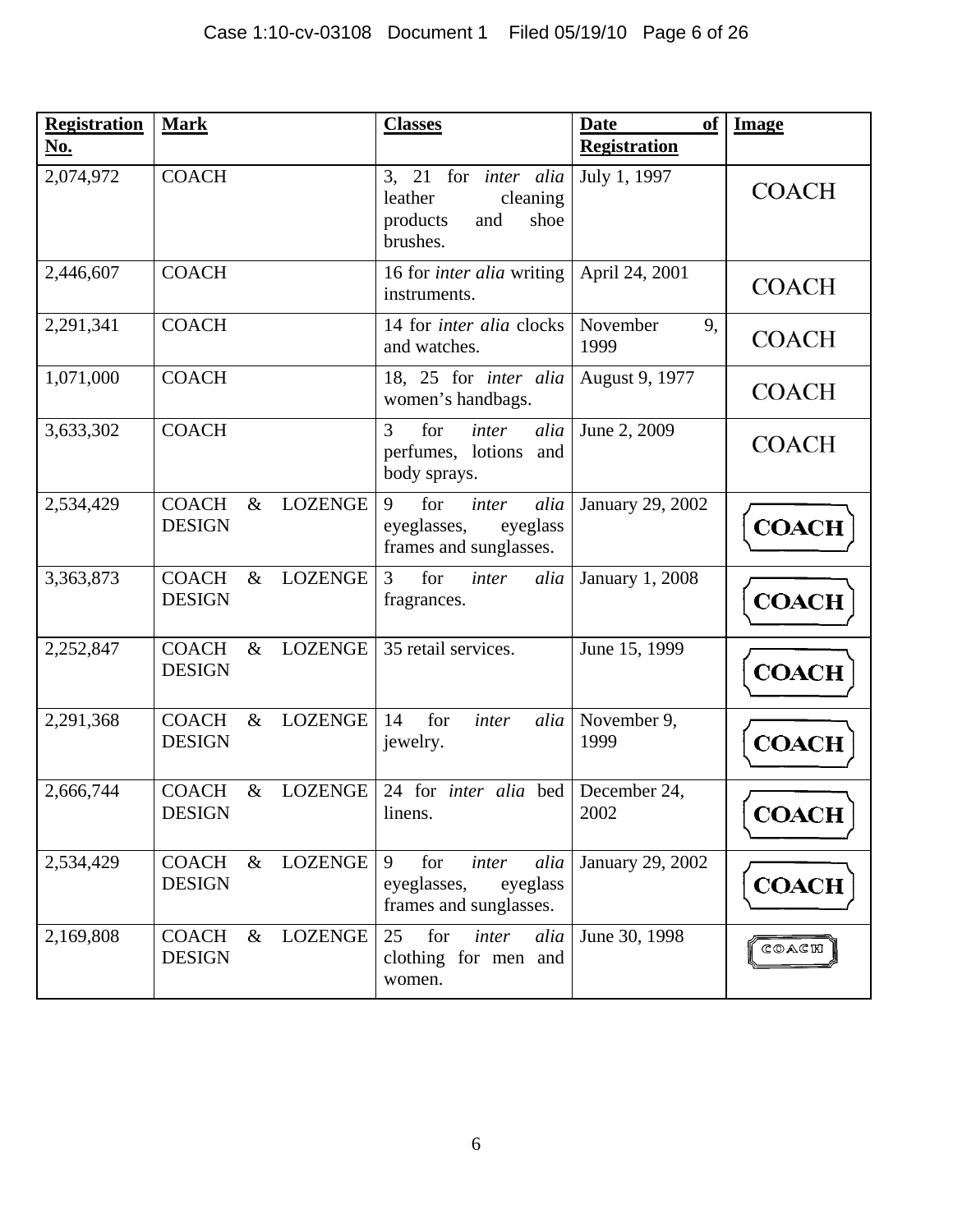| <b>Registration</b><br>No. | <b>Mark</b>                                             | <b>Classes</b>                                                                                                                                                                 | <b>Date</b><br><b>of</b><br><b>Registration</b> | <b>Image</b>   |
|----------------------------|---------------------------------------------------------|--------------------------------------------------------------------------------------------------------------------------------------------------------------------------------|-------------------------------------------------|----------------|
| 2,045,676                  | <b>COACH</b><br>LOZENGE<br>$\&$<br><b>DESIGN</b>        | 6, 9, 16, 18, 20, 25 for<br>inter alia key fobs,<br>clips,<br>phone<br>money<br>attaché<br>cases,<br>cases,<br>duffel<br>bags,<br>picture<br>frames, hats, caps and<br>gloves. | March 18, 1997                                  | COACH          |
| 1,070,999                  | <b>COACH</b><br><b>LOZENGE</b><br>$\&$<br><b>DESIGN</b> | 18, 25 for <i>inter alia</i><br>women's handbags.                                                                                                                              | August 9, 1977                                  | COACH          |
| 1,309,779                  | <b>COACH</b><br>$\&$<br><b>LOZENGE</b><br><b>DESIGN</b> | 9, 16, 18 for <i>inter alia</i><br>eyeglass<br>cases<br>and<br>leather goods such as<br>wallets, handbags and<br>shoulder bags.                                                | December 19,<br>1984                            | COACH          |
| 2,035,056                  | <b>COACH</b><br>$\&$<br><b>LOZENGE</b><br><b>DESIGN</b> | 3, 21 for <i>inter alia</i><br>leather<br>cleaning<br>products<br>and<br>shoe<br>brushes.                                                                                      | February 4, 1997                                | COACH          |
| 2,983,654                  | <b>COACH</b><br>LOZENGE<br>$\&$<br><b>DESIGN</b>        | 18, 24, 25 for <i>inter alia</i><br>handbags,<br>leather<br>goods,<br>fabrics,<br>swimwear,<br>hats<br>and<br>shoes.                                                           | August 9, 2005                                  | COACH<br>COACH |
| 2,626,565                  | CC & DESIGN (Signature<br>$\mathcal{C}$                 | 18<br>for<br>inter<br>alia<br>handbags,<br>purses,<br>clutches, shoulder bags,<br>tote bags, and wallets.                                                                      | September 24,<br>2002                           |                |
| 2,822,318                  | CC & DESIGN (Signature<br>$\mathbf{C}$                  | 24 for <i>inter alia</i> fabric<br>for<br>the<br>use<br>in<br>manufacture<br>of<br>clothing,<br>shoes,<br>handbags, and luggage.                                               | March 16, 2004                                  |                |
| 2,832,589                  | CC & DESIGN (Signature<br>$\mathcal{C}$                 | 14, 16, 18, 20, 24, 25,<br>4, 6, 9 for <i>inter</i> alia<br>sunglasses<br>and<br>eye<br>glass<br>leather<br>cases,<br>goods,                                                   | April 13, 2004                                  |                |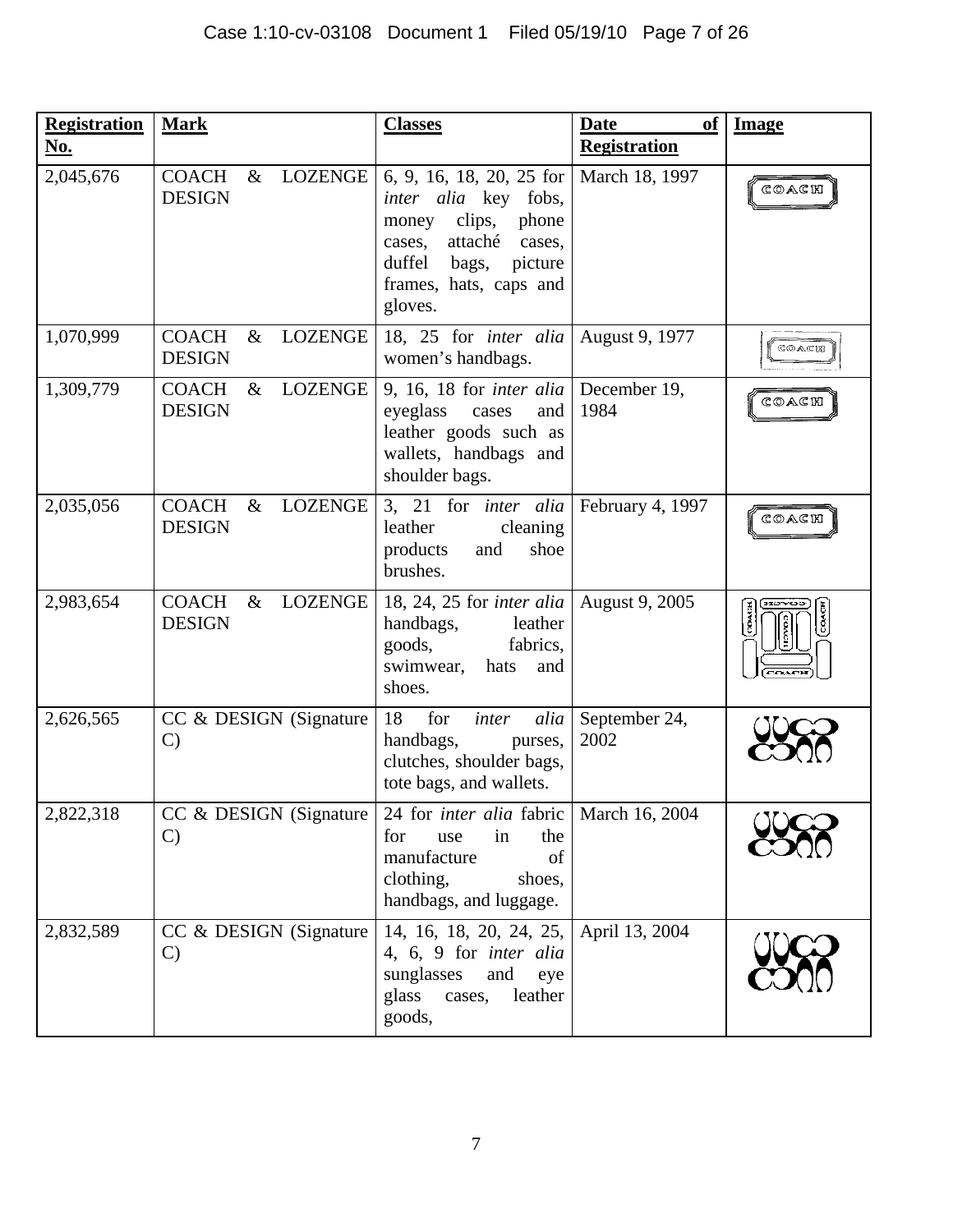| <b>Registration</b><br><u>No.</u> | <b>Mark</b>                                                        | <b>Classes</b>                                                                                                   | <b>Date</b><br>of<br><b>Registration</b> | <b>Image</b>                   |
|-----------------------------------|--------------------------------------------------------------------|------------------------------------------------------------------------------------------------------------------|------------------------------------------|--------------------------------|
| 2,832,740                         | CC & DESIGN (Signature<br>$\mathcal{C}$                            | 28 for inter alia stuffed<br>animals.                                                                            | April 13, 2004                           |                                |
| 2,592,963                         | CC & DESIGN (Signature<br>$\mathcal{C}$                            | 25<br>for<br>alia<br>inter<br>clothing.                                                                          | July 9, 2002                             |                                |
| 2,822,629                         | CC & DESIGN (Signature<br>$\mathcal{C}$                            | 35 for retail services for<br>alia<br>handbags,<br>inter<br>leather goods,<br>small<br>jewelry and watches.      | March 16, 2004                           |                                |
| 3,012,585                         | CC<br><b>AMENDED</b><br>$\&$<br>DESIGN (Signature C)               | 18, 24, 25 for <i>inter alia</i><br>handbags,<br>purses,<br>fabrics and clothing.                                | November 8,<br>2005                      |                                |
| 3,396,554                         | CC<br><b>AMENDED</b><br>$\&$<br>DESIGN (Signature C)               | $\mathfrak{Z}$<br>for<br>inter<br>alia<br>fragrances.                                                            | March 11, 2008                           |                                |
| 3,696,470                         | <b>COACH</b><br><b>ART</b><br><b>OP</b><br>$\&$<br>Design          | 18, 24 and 25 for <i>inter</i><br>alia bags, umbrellas,<br>and<br>the<br>shoes<br>manufacture of these<br>goods. | October 13, 2009                         |                                |
| 3,251,315                         | COACH EST. 1941                                                    | 18, 25 for inter alia<br>handbags, small leather<br>jackets<br>goods,<br>and<br>coats.                           | June 12, 2007                            | $\frac{2}{3}$<br>$\frac{1}{3}$ |
| 3,413,536                         | EST.<br>1941<br><b>COACH</b><br><b>STYLIZED</b>                    | 14, 18, 25 for <i>inter alia</i><br>handbags,<br>purses,<br>shoulder<br>bags,<br>tote<br>bags, and wallets.      | April 15, 2008                           |                                |
| 3,441,671                         | <b>COACH</b><br><b>LEATHERWARE</b><br>EST.<br>1941 [Heritage Logo] | 9, 14, 18, 25 for <i>inter</i><br>alia handbags, leather<br>purses,<br>cases,<br>and<br>wallets.                 | June 3, 2008                             | <b>EST. 1941</b>               |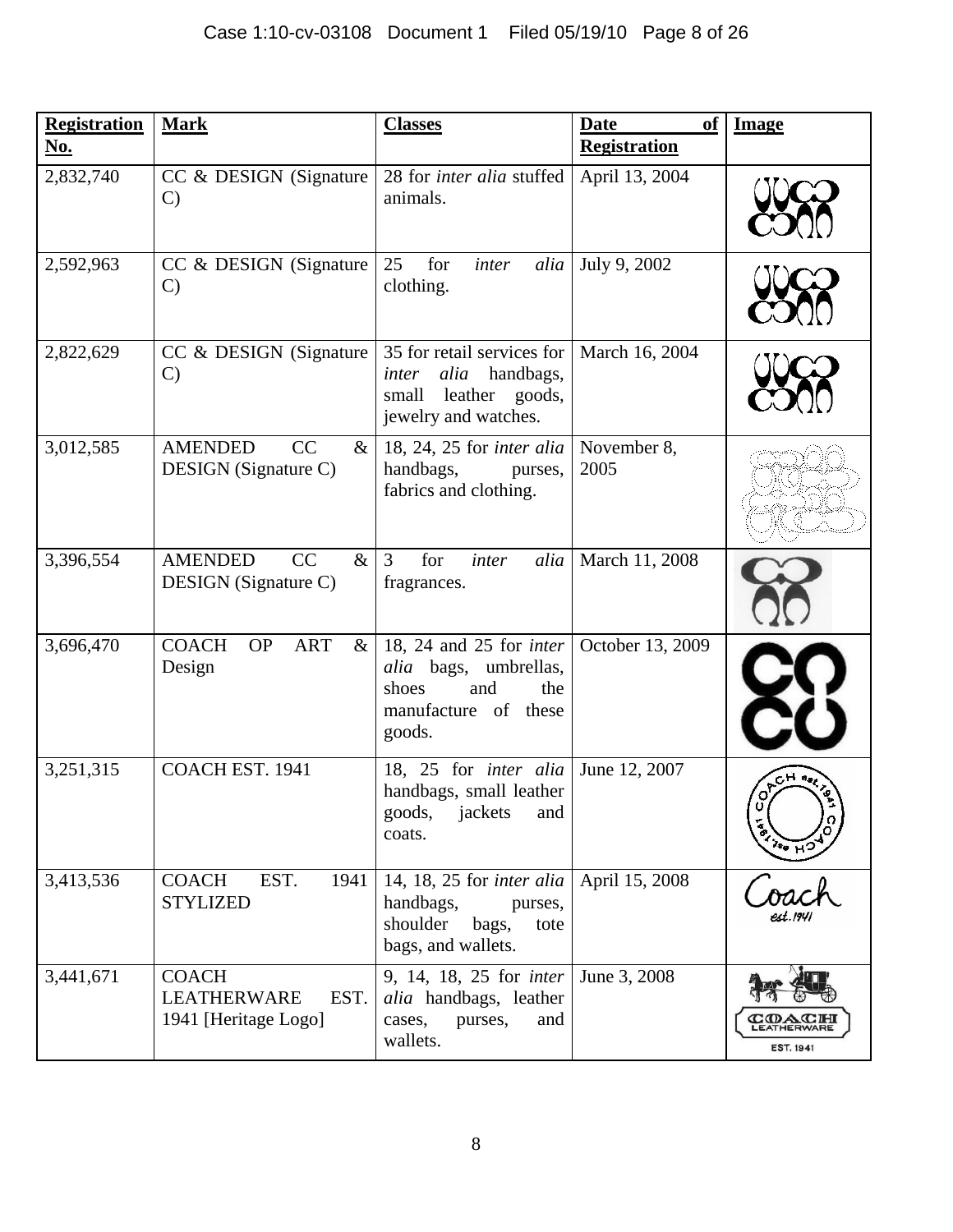| <b>Registration</b><br><b>No.</b> | <b>Mark</b>                                                                  | <b>Classes</b>                                                                                        | of<br><b>Date</b><br><b>Registration</b> | <b>Image</b>            |
|-----------------------------------|------------------------------------------------------------------------------|-------------------------------------------------------------------------------------------------------|------------------------------------------|-------------------------|
| 3,072,459                         | <b>CL STYLIZED</b>                                                           | 18 for <i>inter alia</i> leather<br>goods.                                                            | March 28, 2006                           |                         |
| 3,187,894                         | <b>CL STYLIZED</b>                                                           | 18, 25 for <i>inter</i> alia<br>goods<br>leather<br>and<br>clothing.                                  | December 12,<br>2006                     |                         |
| 1,664,527                         | THE COACH FACTORY<br><b>STORE</b><br>$\&$<br><b>LOZENGE</b><br><b>DESIGN</b> | 42 for <i>inter alia</i> retail November 12,<br>leather<br>services<br>for<br>ware.                   | 1991                                     | The Coach Factory Store |
| 3,338,048                         | <b>COACH STYLIZED</b>                                                        | 18<br>for<br>inter<br>alia<br>luggage, backpacks and<br>shoulder bags                                 | November 11,<br>2007                     | <b>COACH</b>            |
| 3,149,330                         | C & LOZENGE LOGO                                                             | 9, 14, 16, 25 for <i>inter</i><br><i>alia</i> desk accessories,<br>clothing<br>and<br>eye<br>glasses. | September 26,<br>2006                    |                         |
| 2,162,303                         | <b>COACH &amp; TAG DESIGN</b>                                                | for<br>25<br>inter<br>alia<br>clothing.                                                               | June 2, 1998                             |                         |
| 2,088,707                         | <b>COACH &amp; TAG DESIGN</b>                                                | 18<br>for<br>alia<br>inter<br>accessory<br>cases,<br>backpacks and satchels.                          | August 19, 1997                          | <b>BOOD</b>             |

16. These registrations are valid, subsisting, in full force and effect and have become incontestable pursuant to 15 U.S.C.  $§1065$ <sup>1</sup>

17. The registration of the marks constitutes *prima facie* evidence of their

validity and conclusive evidence of Coach's exclusive right to use the Coach Trademarks in

connection with the goods identified therein and other commercial goods.

 $\overline{a}$  All registrations originally held in the name of Coach's predecessors, Sara Lee Corporation and Saramar Corporation, were assigned in full to Coach on or about October 2, 2000.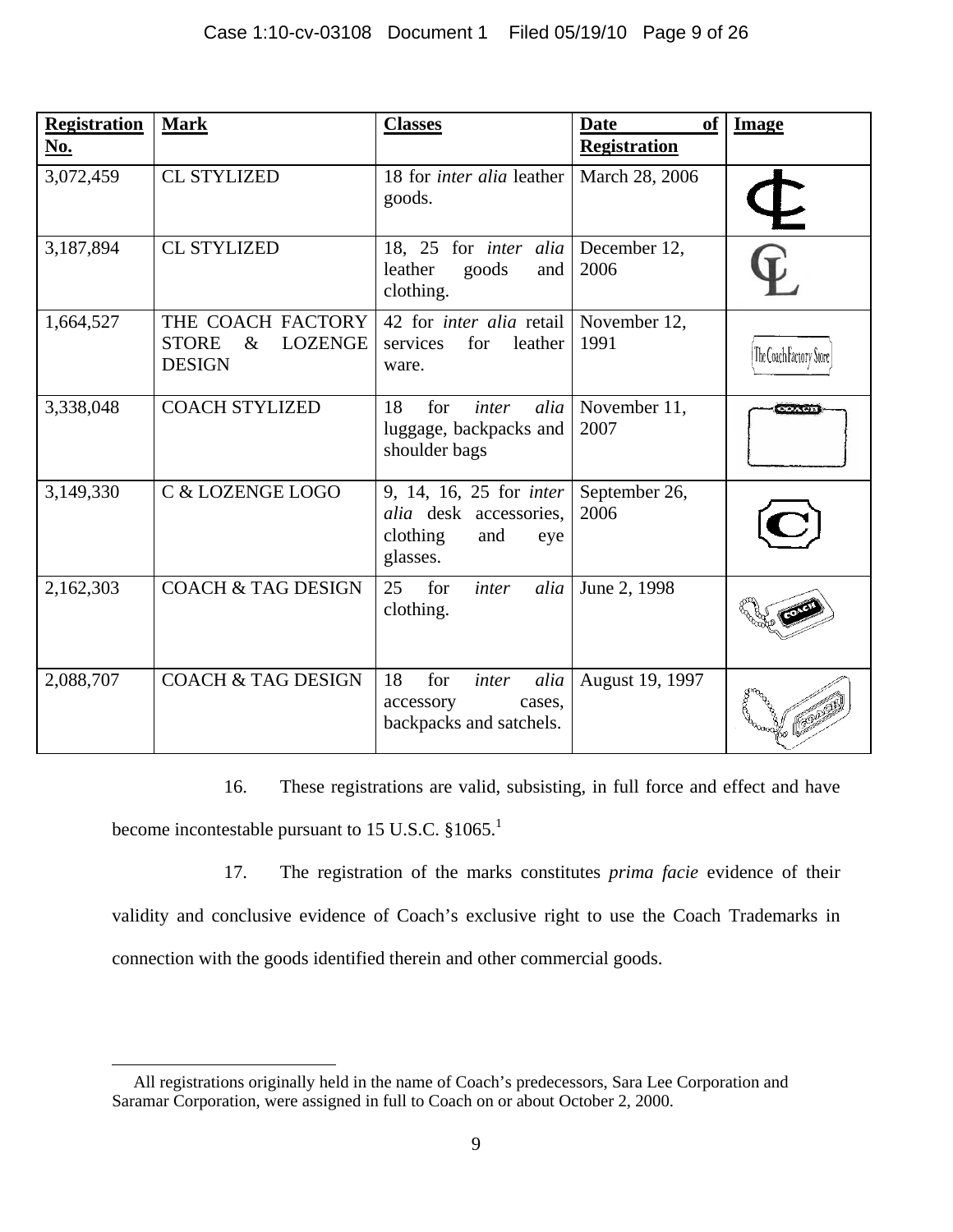### Case 1:10-cv-03108 Document 1 Filed 05/19/10 Page 10 of 26

18. The registration of the marks also provides sufficient notice to Defendants of Coach's ownership and exclusive rights in the Coach Trademarks.

19. The Coach Trademarks qualify as famous marks, as that term is used in 15 U.S.C. § 1125 (c)(1).

20. The Coach Trademarks at issue in this case have been continuously used and have never been abandoned.

### **The Coach Trade Dress**

21. Coach is the owner of a variety of unique and distinctive trade dresses consisting of a combination of one or more features, including sizes, shapes, colors, designs, fabrics, hardware, hangtags, stitching patterns and other non-functional elements comprising the overall look and feel incorporated into Coach products (the "Coach Trade Dresses").

22. Consumers immediately identify Coach as the single source of high quality products bearing the Coach Trade Dresses.

23. The Coach Trade Dresses associated with Coach products are independent of the functional aspects of Coach products.

24. Coach has employed the Coach Trade Dresses associated with its products exclusively and without interruption, and the Coach Trade Dresses have never been abandoned.

### **The Coach Design Elements**

#### **Copyrights**

25. Many of the decorative and artistic combinations of the design elements present on Coach products are independently protected works under United States Copyright Law. These design elements are wholly original works and fixed in various tangible products and media, thereby qualifying as copyrightable subject matter under the United States Copyright Act, 17 U.S.C. Sections 101 *et seq*. (hereinafter referred to as the "Coach Design Elements").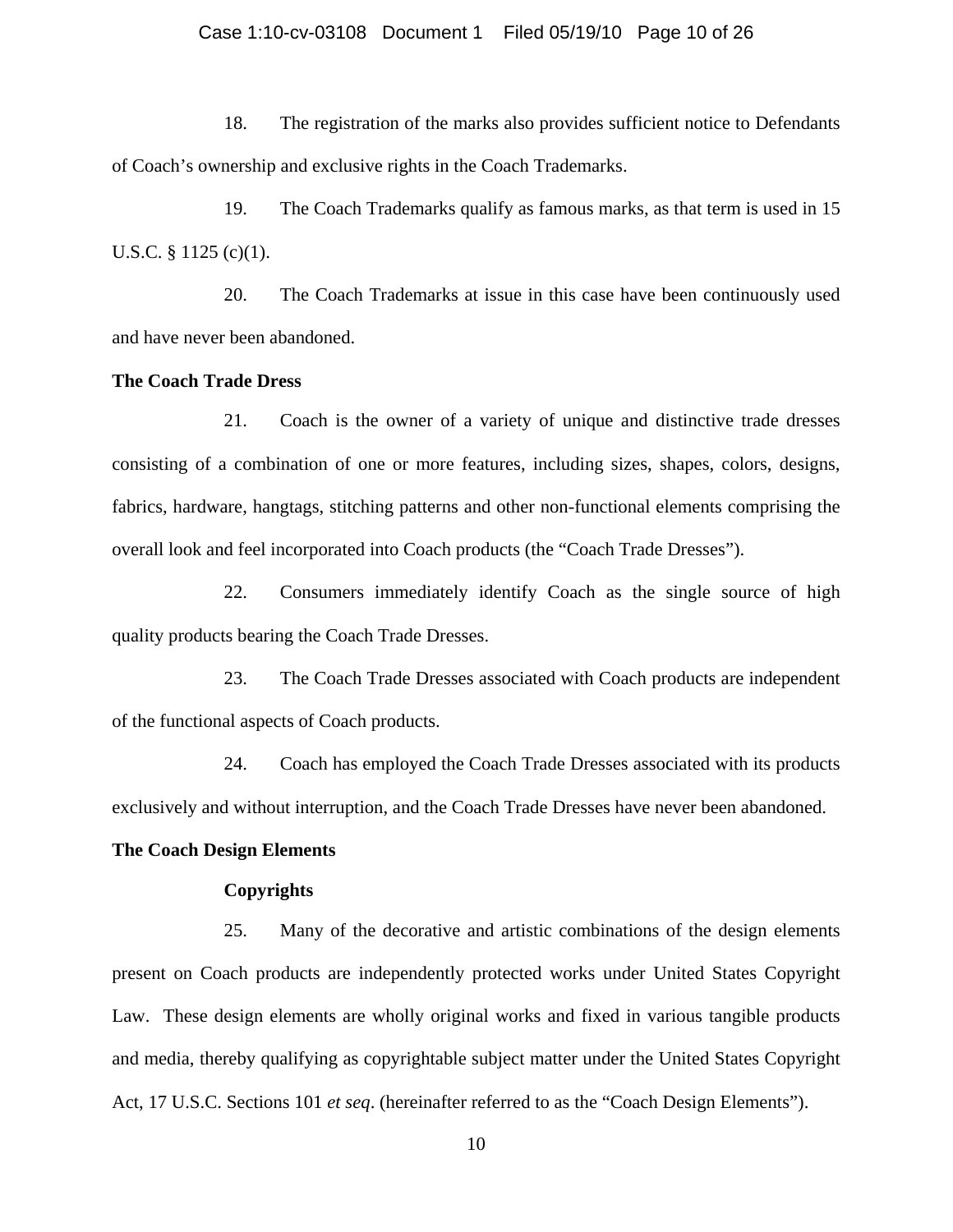### Case 1:10-cv-03108 Document 1 Filed 05/19/10 Page 11 of 26

26. Amongst others, Coach has a valid copyright registered with the Copyright Office for its " Op Art" design (registration number VA0001694574).

27. At all times relevant hereto, Coach has been the sole owner and proprietor of all rights, title, and interest in and to the copyrights in the Design Elements used on Coach products, and such copyrights are valid, subsisting and in full force and effect.

### **Defendants' Acts of Infringement and Unfair Competition**

28. Upon information and belief, Defendants are engaged in designing, manufacturing, advertising, promoting, distributing, selling, and/or offering for sale products bearing logos and source-identifying indicia and design elements that are studied imitations of the Coach Trademarks, the Coach Trade Dresses, and the Coach Design Elements (hereinafter referred to as the "Infringing Products"). Defendants' specific conduct includes, among other things:

 A. On or about August 9, 2009 an Investigator for Coach, canvassed the New Maxwell Street Market, which is an outdoor market that is operated by the City of Chicago along Des Plaines Avenue in Chicago, Illinois.

 B. The Investigator observed approximately three hundred (300) vendors operating booths at the New Maxwell Street Market on that date, several of whom were offering, upon information and belief, counterfeit Coach products in plain view.

 C. On or about August 23, 2009, the Investigator, working with the City of Chicago Police Department, returned to the New Maxwell Street Market and assisted in a criminal enforcement action. The Investigator observed counterfeit Coach products at Defendant Wu's booth and purchased a brown Coach handbag from Defendant Wu for eighteen dollars (\$18). The handbag was inspected by the Investigator who determined that the handbag was counterfeit and infringed on Coach's intellectual property.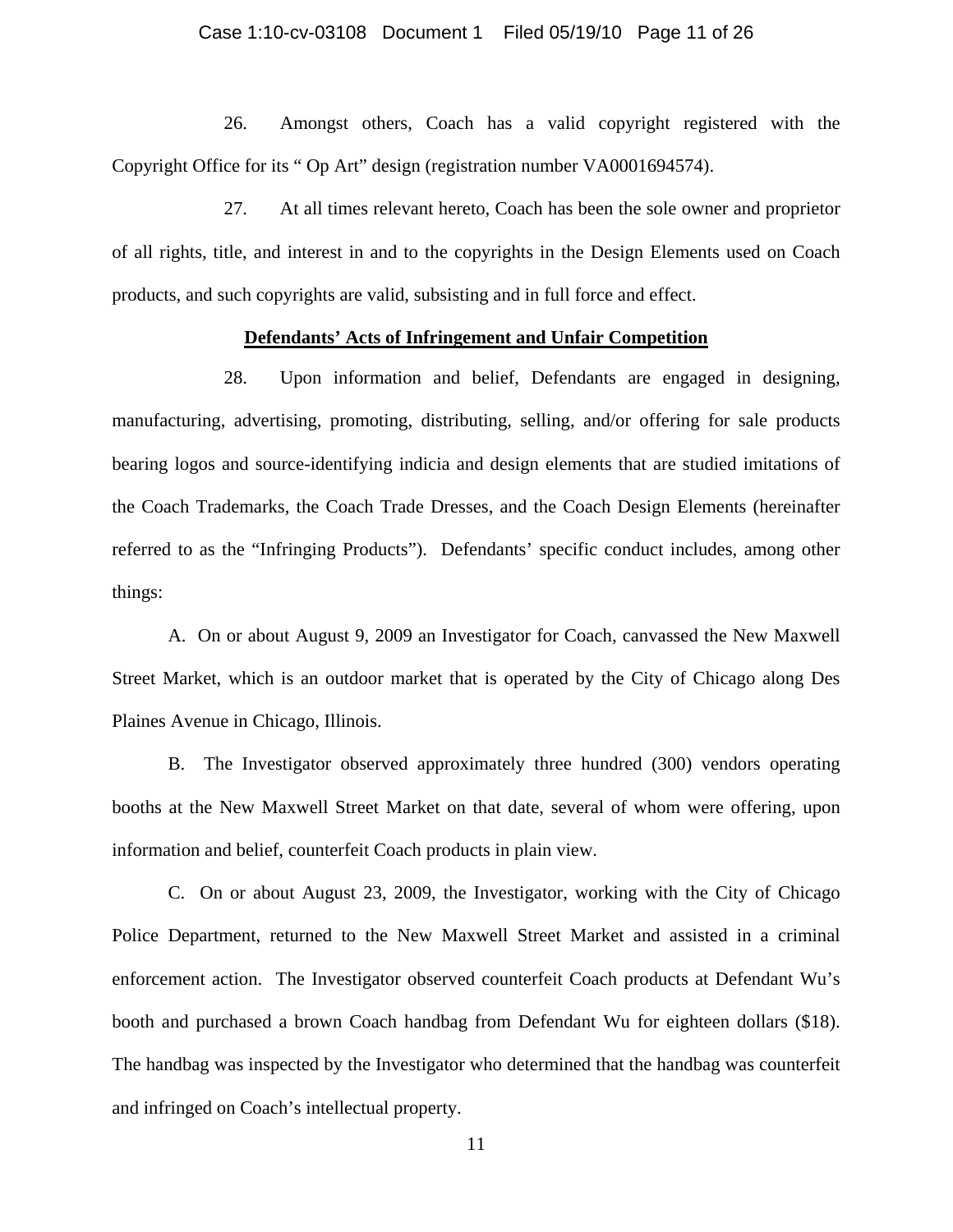### Case 1:10-cv-03108 Document 1 Filed 05/19/10 Page 12 of 26

 D. The Investigator, also working on behalf of another brand, observed counterfeit Coach and Chanel merchandise at Defendant Yang's booth. The Investigator purchased a Chanel handbag for twenty-four dollars (\$24). The handbag was inspected by the Investigator who determined that the hand was counterfeit and infringed on Chanel's intellectual property.

 E. Defendants Yang and Wu were subsequently taken into custody for possession with intent to sell counterfeit merchandise. Searches of Defendants Yang and Wu's respective booths revealed one hundred and thirty-five (135) counterfeit Coach products in Yang's booth, and two hundred sixteen (216) counterfeit Coach products in Wu's booth.

 F. Upon information and belief, criminal proceedings against Defendants Yang and Wu were instigated on Tuesday, September 22, 2009. An Investigator for Coach attended said court proceeding and other hearings related to the counterfeit claims, relaying the court's decisions to Coach on an almost-monthly basis until January 15, 2010.

G. After gathering evidence of the Defendants' infringing conduct, on December 29, 2009, Coach sent a cease and desist notice to the City of Chicago, d/b/a the New Maxwell Street Market, to compel its cooperation in ending the infringing conduct (the "Notice"). The City of Chicago, d/b/a the New Maxwell Street Market, failed to respond to the Notice. Attached hereto as Exhibit A is a copy of the Notice.

 H. On or about February 28, 2010 Coach conducted a follow-up investigation to assess whether the City of Chicago, d/b/a the New Maxwell Street Market, had complied with Coach's Notice. On that date, Coach canvassed the New Maxwell Street Market and observed a number of vendors who were offering, upon information and belief, counterfeit Coach products in plain view.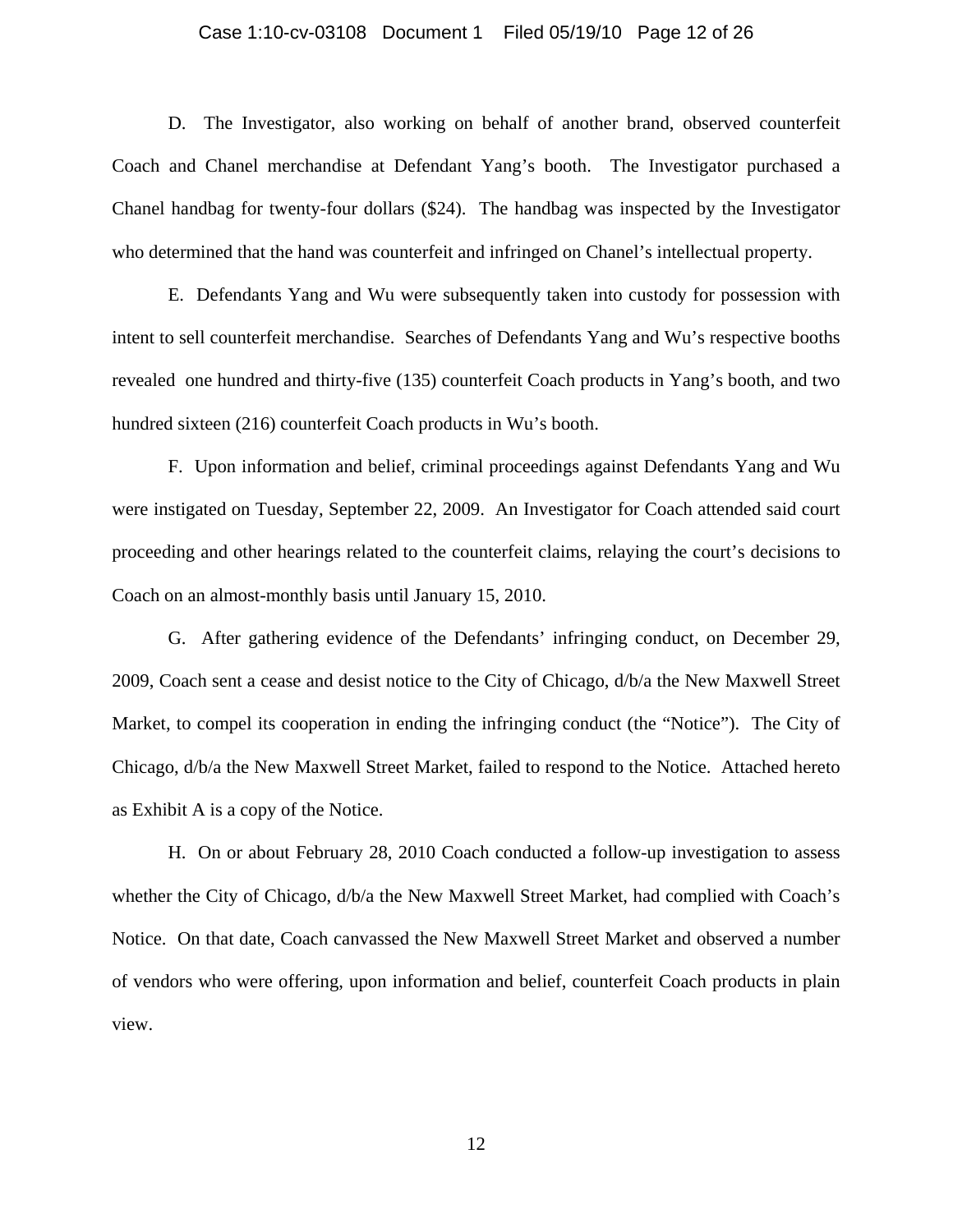### Case 1:10-cv-03108 Document 1 Filed 05/19/10 Page 13 of 26

 I. On or about March 28, 2010 a Coach Investigator again canvassed the New Maxwell Street Market and observed not less that three (3) vendors offering, upon information and belief, counterfeit Coach products in plain view. Said vendors are hereinafter referred to as Vendor Doe 1, Vendor Doe 2, and Vendor Doe 3, respectively.

 J. Vendor Doe 1 offered for sale, upon information and belief, approximately fifteen (15) counterfeit Coach handbags. Coach purchased a brown and tan handbag bearing, amongst others, Coach's CC & Design (Signature C) trademark for twenty dollars (\$20) from Vendor Doe 1.

 K. Vendor Doe 2 offered for sale, upon information and belief, approximately twelve (12) counterfeit Coach handbags. Coach purchased a brown handbag bearing, amongst others, Coach's Heritage Logo, for twenty seven dollars (\$27) from Vendor Doe 2.

 L. Vendor Doe 3 offered, upon information and belief, approximately one hundred fifty (150) counterfeit Coach handbags and wallets. Coach purchased a white and tan wallet, bearing, amongst others Coach's Op Art trademark and Op Art copyright, for ten dollars (\$10) from Vendor Doe 3.

 M. The purchased goods were inspected by a Coach Investigator who determined that each and every good was counterfeit and infringed on Coach's trademarked intellectual property.

29. Defendants are well aware of the extraordinary fame and strength of the Coach Brand, the Coach Trademarks, the Coach Trade Dresses, and the Coach Design Elements, and the incalculable goodwill associated therewith.

30. Defendants have no license, authority, or other permission from Coach to use any of the Coach Trademarks, the Coach Trade Dresses, or the Coach Design Elements in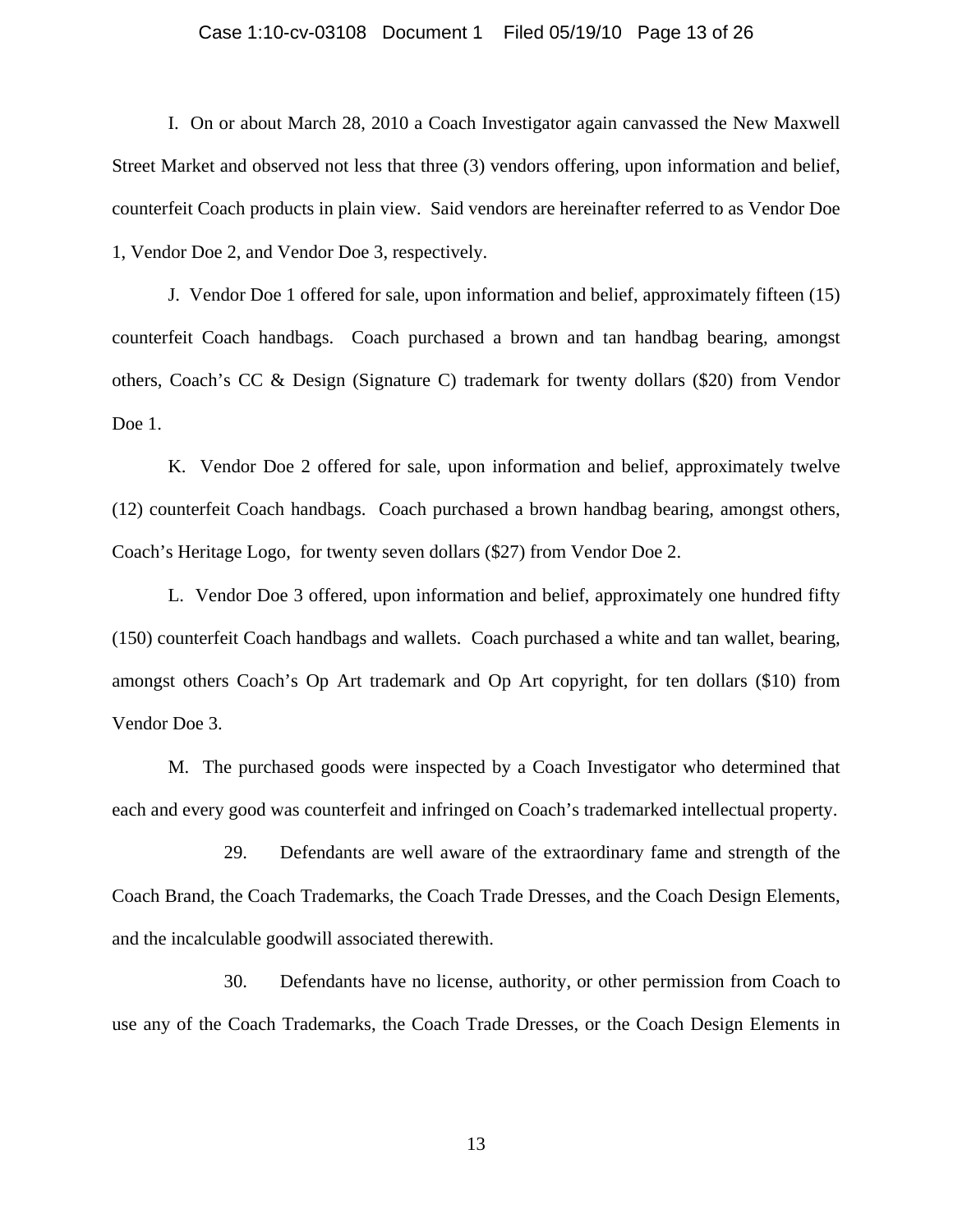#### Case 1:10-cv-03108 Document 1 Filed 05/19/10 Page 14 of 26

connection with the designing, manufacturing, advertising, promoting, distributing, selling, and/or offering for sale of the Infringing Products.

31. Defendants have been engaging in the above-described illegal counterfeiting and infringing activities knowingly and intentionally, with reckless disregard or willful blindness to Coach's rights, or with bad faith, for the purpose of trading on the goodwill and reputation of the Coach Marks and Coach products.

32. Defendants' activities, as described above, are likely to create a false impression and deceive consumers, the public, and the trade into believing that there is a connection or association between the Infringing Products and Coach.

33. Upon information and belief, Defendants intend to continue to design, manufacture, advertise, promote, import, distribute, sell, and/or offer for sale the Infringing Products.

34. Coach is suffering irreparable injury, has suffered substantial damages as a result of Defendants' activities, and has no adequate remedy at law.

## **COUNT I (Trademark Counterfeiting, 15 U.S.C. § 1114)**

35. Coach repeats and realleges the allegations set forth in paragraphs 1-34.

36. Defendants, without authorization from Coach, have used and are continuing to use spurious designations that are identical to, or substantially indistinguishable from, Coach's Trademarks.

37. The foregoing acts of Defendants are intended to cause, have caused, and are likely to continue to cause confusion or mistake, or to deceive consumers, the public, and the trade into believing that Defendants' Infringing Products are genuine or authorized products of Coach.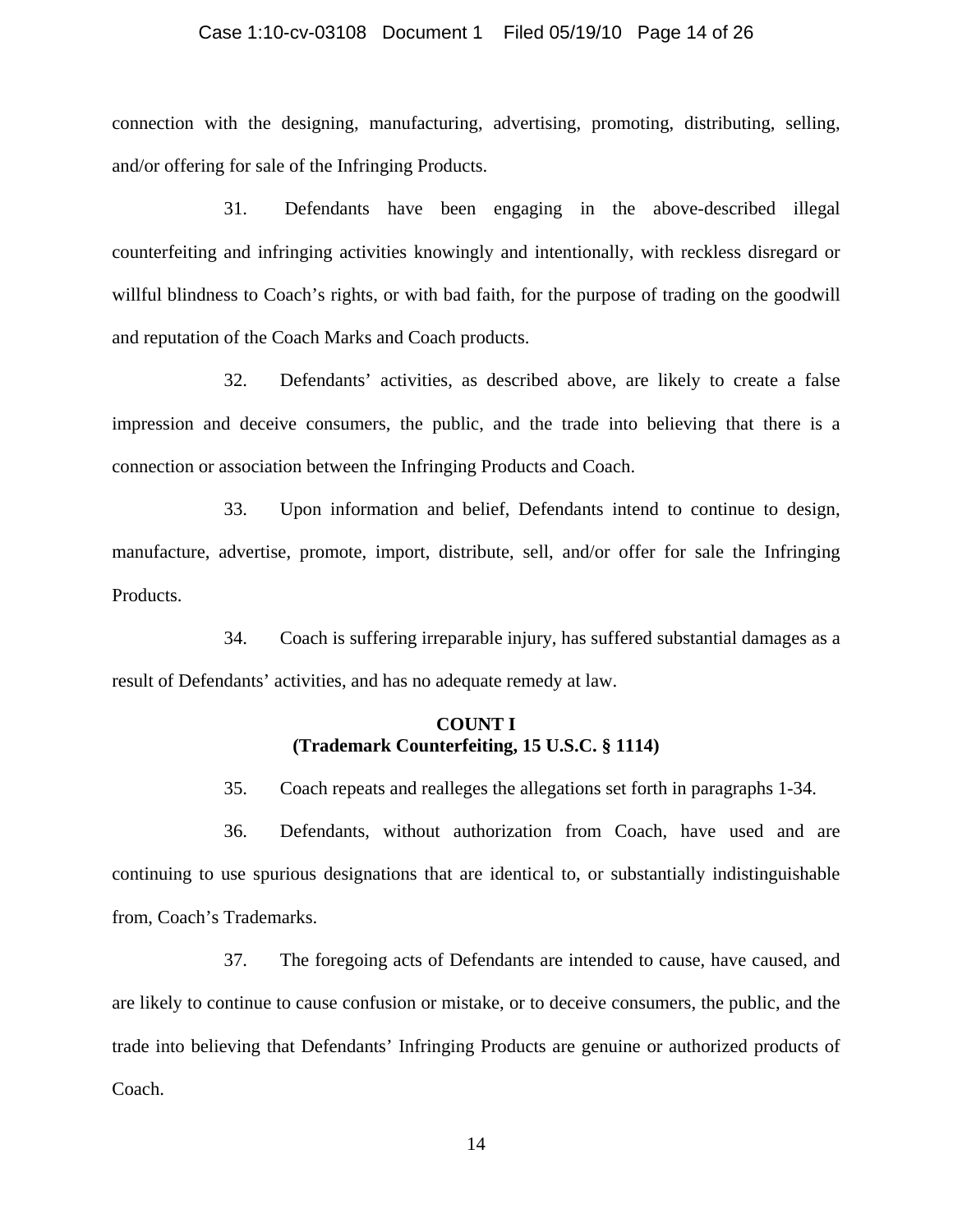### Case 1:10-cv-03108 Document 1 Filed 05/19/10 Page 15 of 26

38. Upon information and belief, Defendants have acted with knowledge of Coach's ownership of the Coach Trademarks and with deliberate intention or willful blindness to unfairly benefit from the incalculable goodwill inherent in the Coach Marks.

39. Defendants' acts constitute trademark counterfeiting in violation of Section 32 of the Lanham Act (15 U.S.C. § 1114).

40. Upon information and belief, Defendants have made and will continue to make substantial profits and/or gains to which they are not in law or equity entitled.

41. Upon information and belief, Defendants intend to continue their infringing acts, unless restrained by this Court.

42. Defendants' acts have damaged and will continue to damage Coach, and Coach has no adequate remedy at law.

# **COUNT II**  (**Trademark Infringement, 15 U.S.C. § 1114)**

43. Coach repeats and realleges the allegations set forth in paragraphs 1-34.

44. Defendants, without authorization from Coach, have used and are continuing to use spurious designations that are confusingly similar to Coach's Trademarks.

45. The foregoing acts of Defendants are intended to cause, have caused, and are likely to continue to cause confusion, mistake, and deception among consumers, the public, and the trade as to whether Defendants' Infringing Products originate from, or are affiliated with, sponsored by, or endorsed by Coach.

46. Upon information and belief, Defendants have acted with knowledge of Coach's ownership of the Coach Trademarks and with deliberate intention or willful blindness to unfairly benefit from the incalculable goodwill symbolized thereby.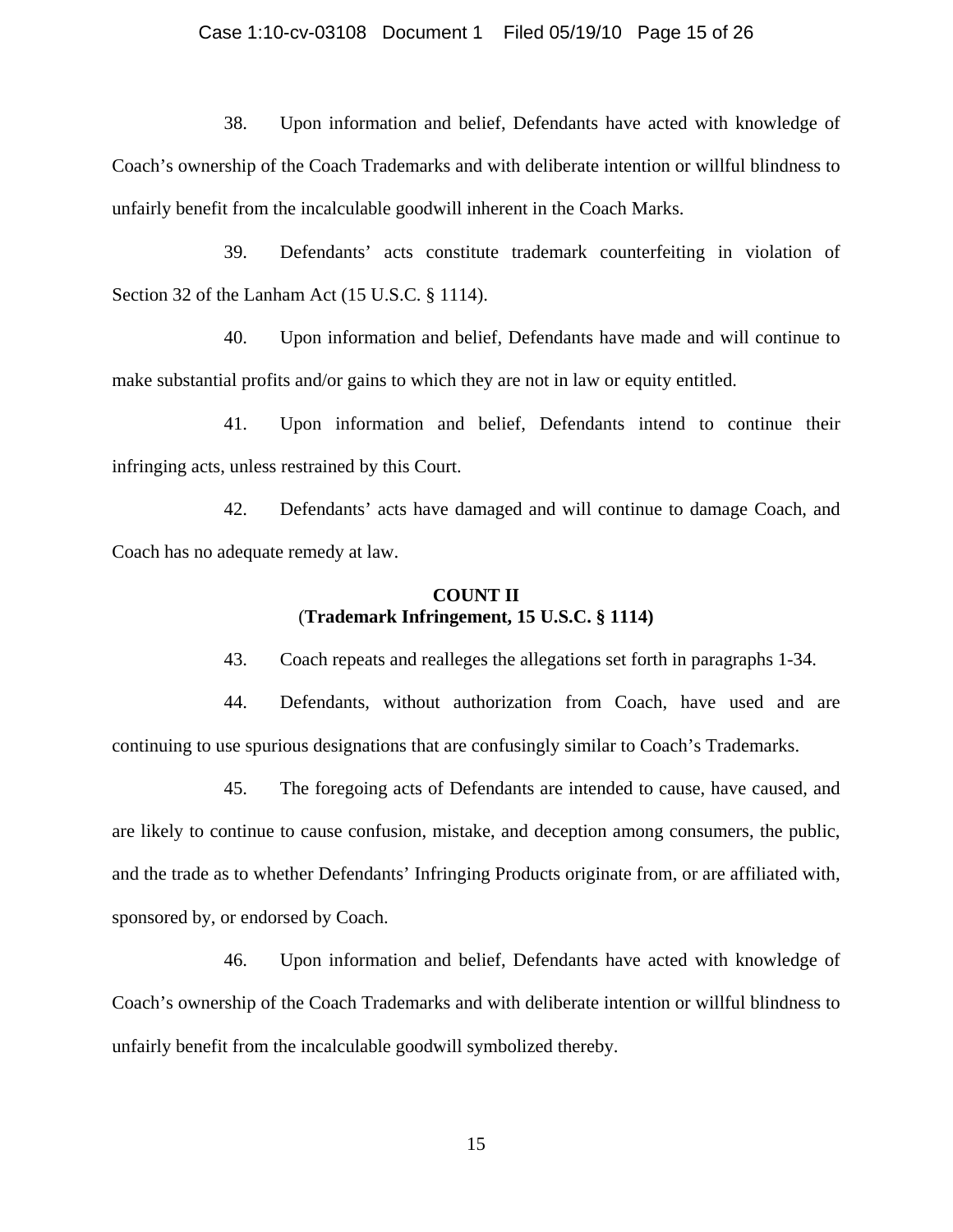47. Defendants' acts constitute trademark infringement in violation of Section 32 of the Lanham Act (15 U.S.C. § 1114).

48. Upon information and belief, Defendants have made and will continue to make substantial profits and/or gains to which they are not in law or equity entitled.

49. Upon information and belief, Defendants intend to continue their infringing acts, unless restrained by this Court.

50. Defendants' acts have damaged and will continue to damage Coach, and Coach has no adequate remedy at law.

# **COUNT III (Trade Dress Infringement, 15 U.S.C. § 1125(a))**

51. Coach repeats and realleges the allegations set forth in paragraphs 1-34.

52. The Coach Trade Dresses are used in commerce, are non-functional,, and have acquired secondary meaning in the marketplace.

53. Defendants, without authorization from Coach, have designed, manufactured, advertised, promoted, distributed, sold, and/or offered for sale, and/or are causing to be designed, manufactured, advertised, promoted, distributed, sold, and/or offered for sale, products which contain a collection of design elements that are confusingly similar to the Coach Trade Dresses.

54. The foregoing acts of Defendants are intended to cause, have caused, and are likely to continue to cause confusion, mistake, and deception among consumers, the public, and the trade who recognize and associate the Coach Trade Dresses with Coach. Moreover, Defendants' conduct is likely to cause confusion, to cause mistake, or to deceive consumers, the public, and the trade as to the source of the Infringing Products, or as to a possible affiliation, connection or association between Coach, the Defendants, and the Infringing Products.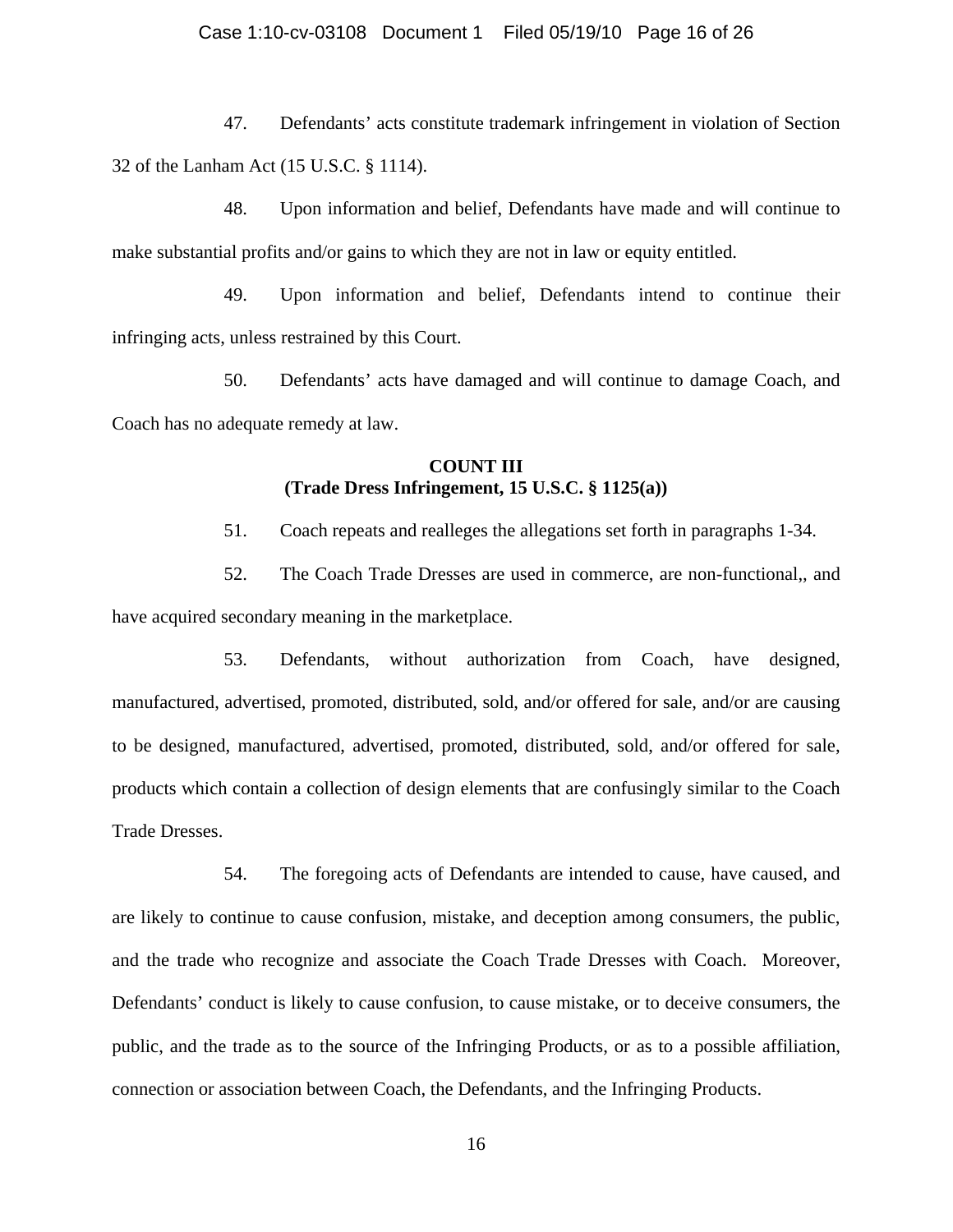#### Case 1:10-cv-03108 Document 1 Filed 05/19/10 Page 17 of 26

55. Upon information and belief, Defendants have acted with knowledge of Coach's ownership of the Coach Trade Dresses and with deliberate intention or willful blindness to unfairly benefit from the incalculable goodwill symbolized thereby.

56. Defendants' acts constitute trade dress infringement in violation of Section 43(a) of the Lanham Act (15 U.S.C. § 1125(a)).

57. Upon information and belief, Defendants have made and will continue to make substantial profits and/or gains to which they are not in law or equity entitled.

58. Upon information and belief, Defendants intend to continue their infringing acts, unless restrained by this Court.

59. Defendants' acts have damaged and will continue to damage Coach, and Coach has no adequate remedy at law.

# **COUNT IV (False Designation of Origin and False Advertising, 15 U.S.C. § 1125(a))**

60. Coach repeats and realleges the allegations set forth in paragraphs 1-34.

61. Defendants' promotion, advertising, distribution, sale, and/or offering for sale of the Infringing Products, together with Defendants' use of other indicia associated with Coach is intended, and is likely to confuse, mislead, or deceive consumers, the public, and the trade as to the origin, source, sponsorship, or affiliation of the Infringing Products, and is intended, and is likely to cause such parties to believe in error that the Infringing Products have been authorized, sponsored, approved, endorsed or licensed by Coach, or that Defendants are in some way affiliated with Coach.

62. The foregoing acts of Defendants constitute a false designation of origin, and false and misleading descriptions and representations of fact, all in violation of Section 43(a) of the Lanham Act (15 U.S.C. § 1125(a)).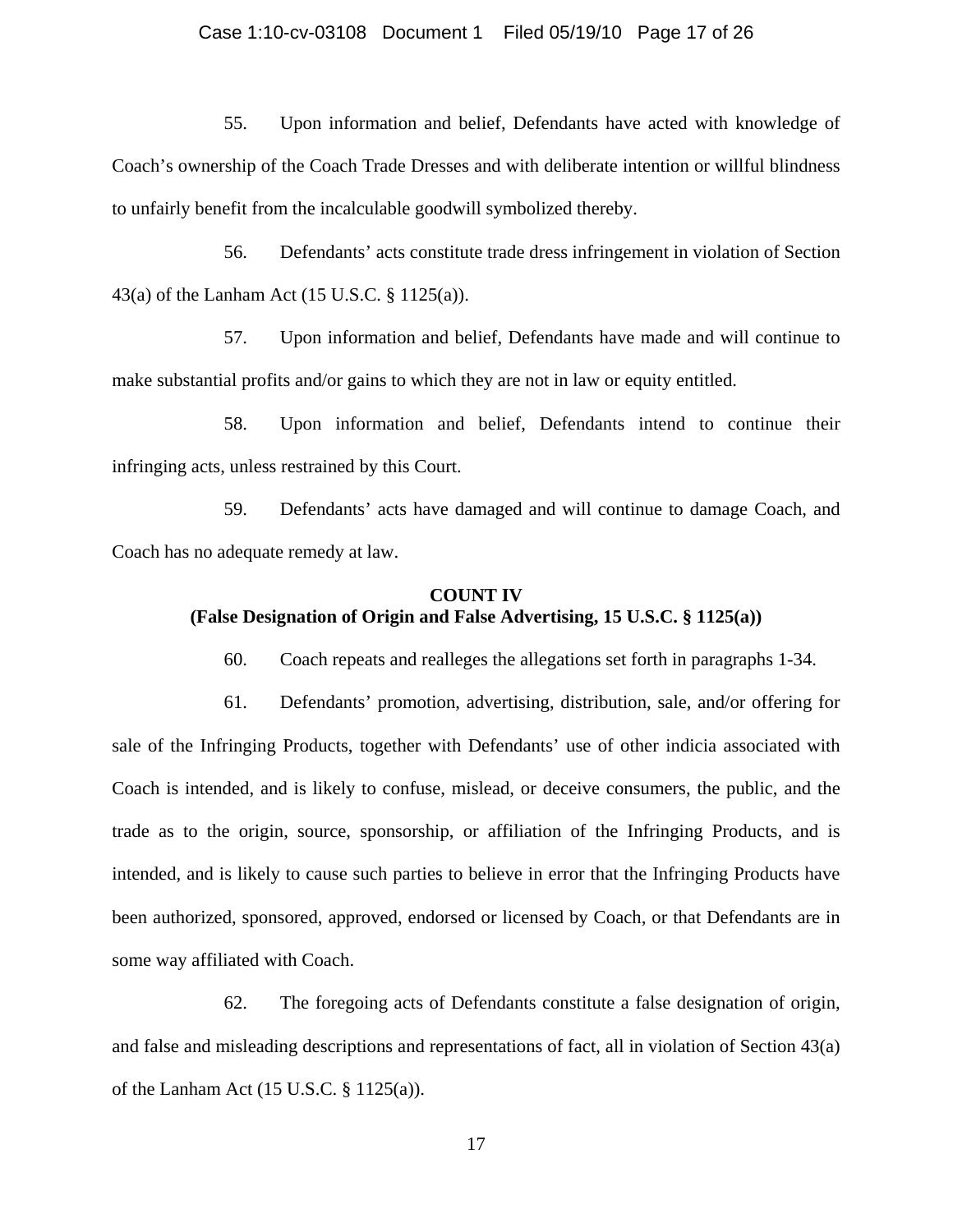63. Upon information and belief, Defendants have made and will continue to make substantial profits and/or gains to which they are not in law or equity entitled.

64. Upon information and belief, Defendants intend to continue their infringing acts, unless restrained by this Court.

65. Defendants' acts have damaged and will continue to damage Coach, and Coach has no adequate remedy at law.

### **COUNT V (Trademark Dilution, 15 U.S.C. § 1125(c))**

66. Coach repeats and realleges the allegations set forth in paragraphs 1-34.

67. The Coach Trademarks are strong and distinctive marks that have been in use for many years and have achieved enormous and widespread public recognition.

68. The Coach Trademarks are famous within the meaning of Section 43(c) of the Lanham Act (15 U.S.C. § 1125(c)).

69. Defendants' use of the Infringing Products, without authorization from Coach, is diluting the distinctive quality of the Coach Trademarks and decreasing the capacity of such marks to identify and distinguish Coach products.

70. Defendants have intentionally and willfully diluted the distinctive quality of the famous Coach Trademarks in violation of Section 43(c) of the Lanham Act (15 U.S.C. §  $1125(c)$ ).

71. Upon information and belief, Defendants have made and will continue to make substantial profits and/or gains to which they are not in law or equity entitled.

72. Upon information and belief, Defendants intend to continue their infringing acts, unless restrained by this Court.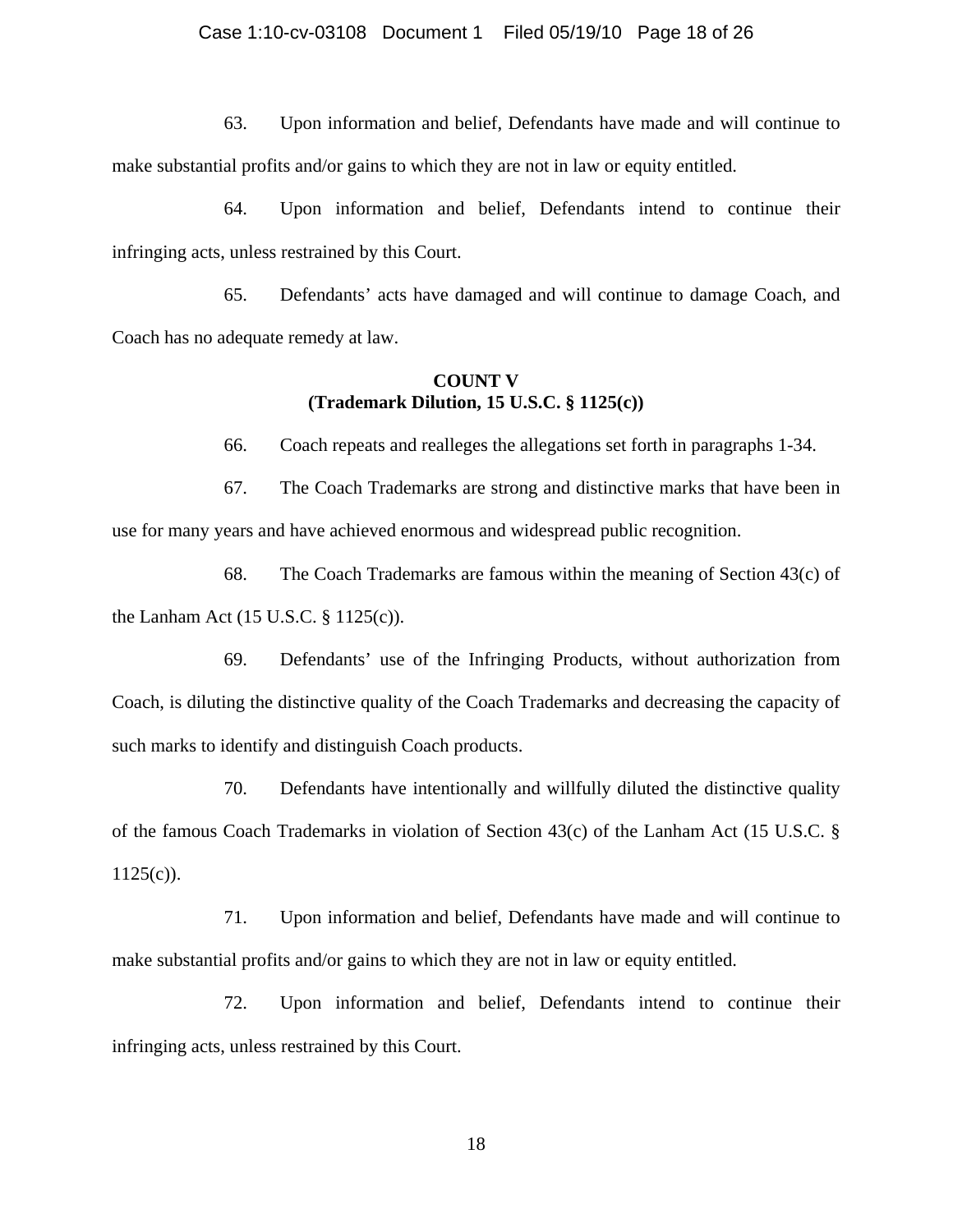73. Defendants' acts have damaged and will continue to damage Coach, and Coach has no adequate remedy at law.

# **COUNT VI (Copyright Infringement, 17 U.S.C. § 501)**

74. Coach repeats and realleges the allegations set forth in paragraphs 1-34.

75. Many of the Coach Design Elements contain decorative and artistic combinations that are protected under the United States Copyright Act (17 U.S.C. § 101 *et seq*.). Coach has a valid registered copyright in its Op Art design.

76. Upon information and belief, Defendants had access to and copied the Op Art design and other Design Elements present on Coach products.

77. Defendants intentionally infringed Coach's copyrights in the Op Art Design and other Design Elements present on Coach products by creating and distributing the Infringing Products, which incorporate elements substantially similar to the copyrightable matter present in the Op Art Design and other Design Elements present on Coach products, without Coach's consent or authorization.

78. Defendants have infringed Coach's copyrights in violation of 17 U.S.C. § 501 *et seq*.

79. Upon information and belief, Defendants have made and will continue to make substantial profits and/or gains to which they are not in law or equity entitled.

80. Upon information and belief, Defendants intend to continue their infringing acts, unless restrained by this Court.

81. Defendants' acts have damaged and will continue to damage Coach, and Coach has no adequate remedy at law.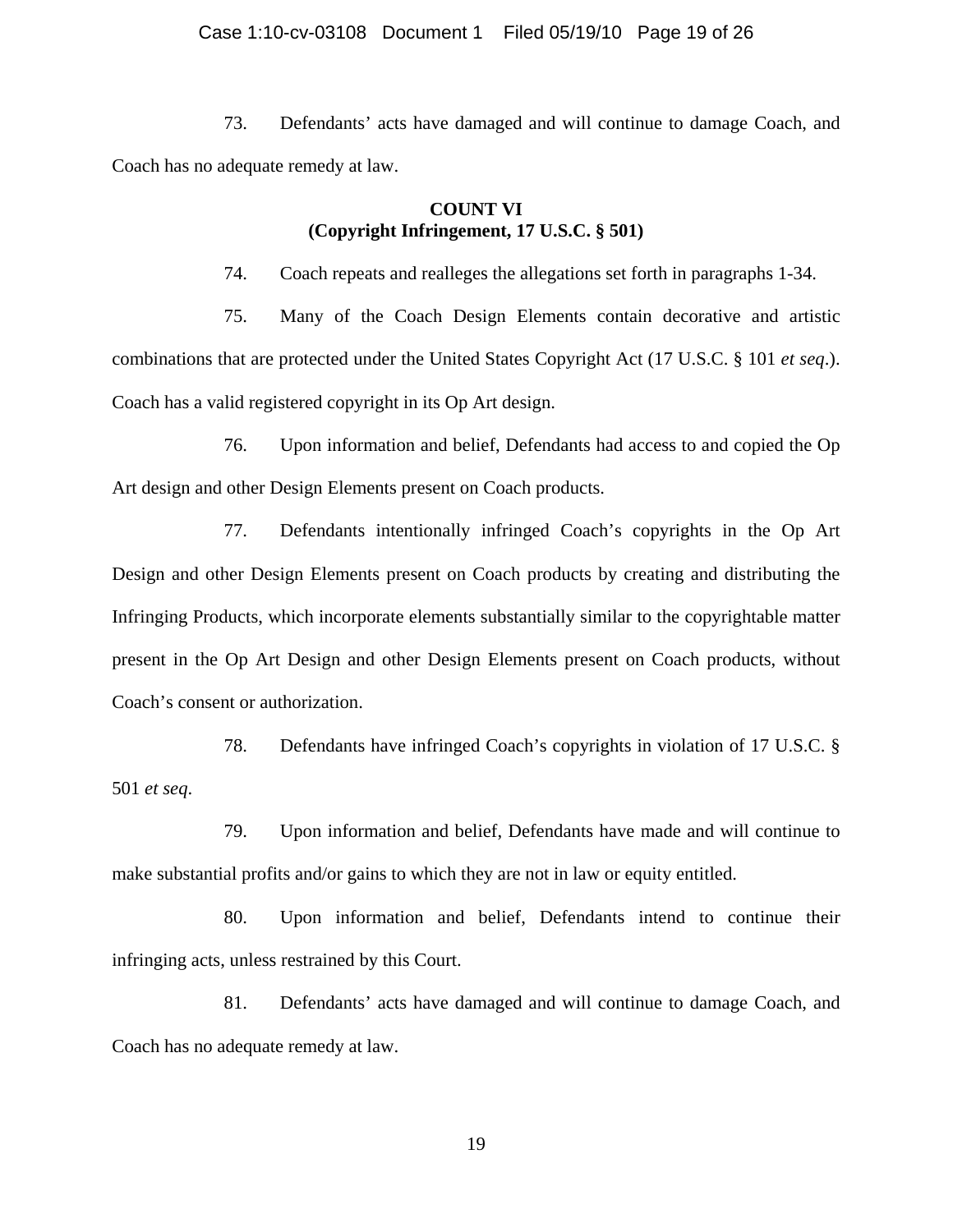# **COUNT VII (Common Law Trademark Infringement)**

82. Coach repeats and realleges the allegations set forth in paragraphs 1-34.

83. Coach owns all rights, title, and interest in and to the Coach Trademarks, including all common law rights in such marks.

84. Defendants, without authorization from Coach, have used and are continuing to use spurious designations that are identical to, substantially indistinguishable from, or confusingly similar to the Coach Trademarks.

85. The foregoing acts of Defendants are intended to cause, have caused, and are likely to continue to cause confusion, mistake, and deception among consumers, the public, and the trade as to whether Defendants' Infringing Products originate from, or are affiliated with, sponsored by, or endorsed by Coach.

86. Upon information and belief, Defendants have acted with knowledge of Coach's ownership of the Coach Trademarks and with deliberate intention or willful blindness to unfairly benefit from the incalculable goodwill symbolized thereby.

87. Defendants' acts constitute trademark infringement in violation of the common law of the State of Illinois.

88. Upon information and belief, Defendants have made and will continue to make substantial profits and/or gains to which they are not in law or equity entitled.

89. Upon information and belief, Defendants intend to continue their infringing acts, unless restrained by this Court.

90. Defendants' acts have damaged and will continue to damage Coach, and Coach has no adequate remedy at law.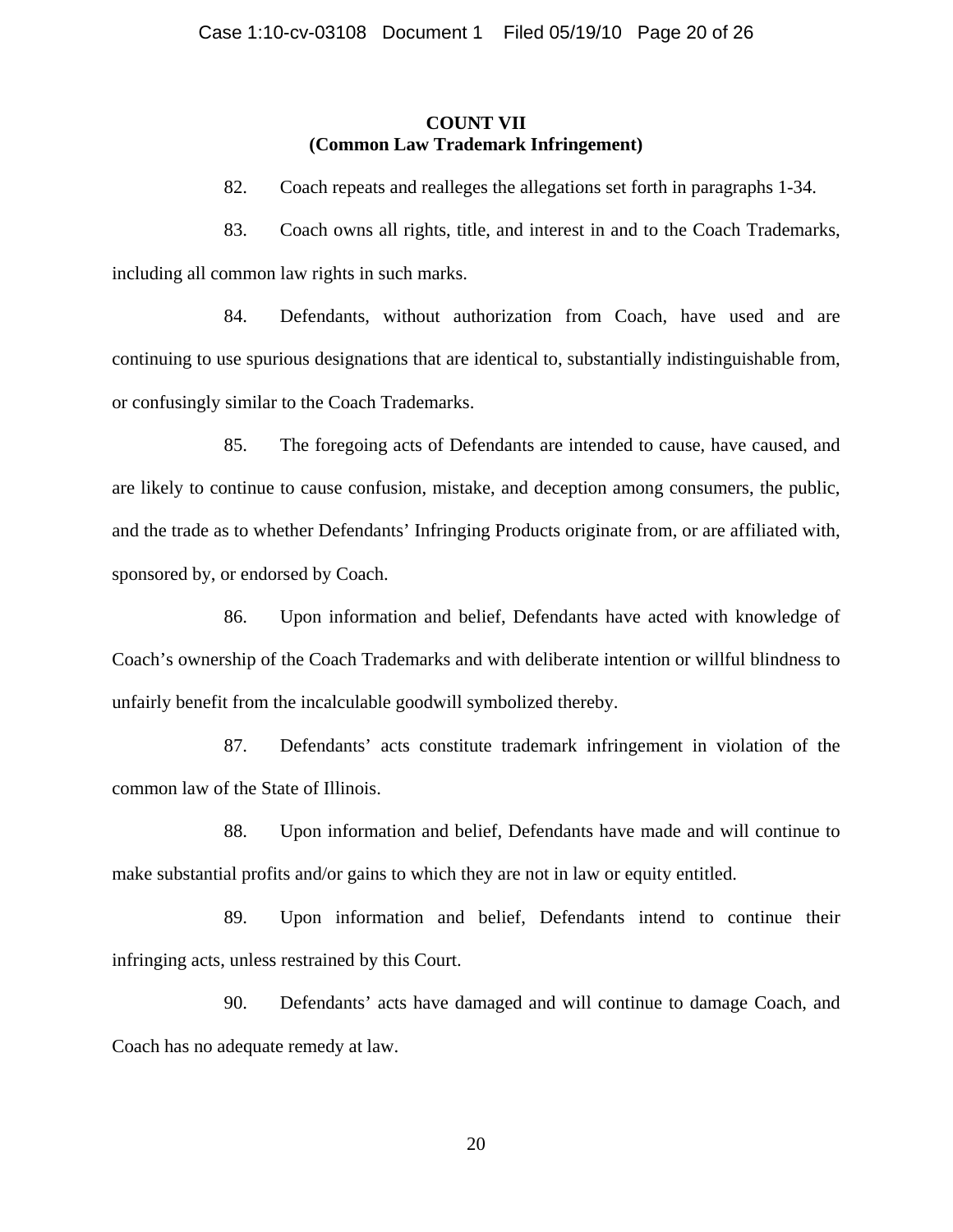## **COUNT VIII (Trademark Dilution, Common Law and Illinois Anti-Dilution Act)**

91. Coach repeats and realleges the allegations set forth in paragraphs 1-34.

92. The foregoing acts of Defendants constitute trademark dilution in violation of Illinois common law and the Illinois Anti-Dilution Act (765 ILCS 1035/15).

93. The Coach Trademarks are strong and distinctive marks that have been in use for many years and have achieved enormous and widespread public recognition.

94. Through prominent, long, and continuous use in commerce, including commerce within the State of Illinois, the Coach Trademarks have become and continue to be famous and distinctive.

95. Defendants' use of the Infringing Products, without authorization from Coach, is diluting the distinctive quality of the Coach Trademarks and decreasing the capacity of such marks to identify and distinguish Coach products and has caused a likelihood of harm to Coach's business reputation.

96. Defendants have diluted the distinctive quality of the famous Coach Trademarks.

97. Upon information and belief, Defendants have made and will continue to make substantial profits and/or gains to which they are not in law or equity entitled.

98. Upon information and belief, Defendants intend to continue their infringing acts, unless restrained by this Court.

99. Defendants' acts have damaged and will continue to damage Coach, and Coach has no adequate remedy at law.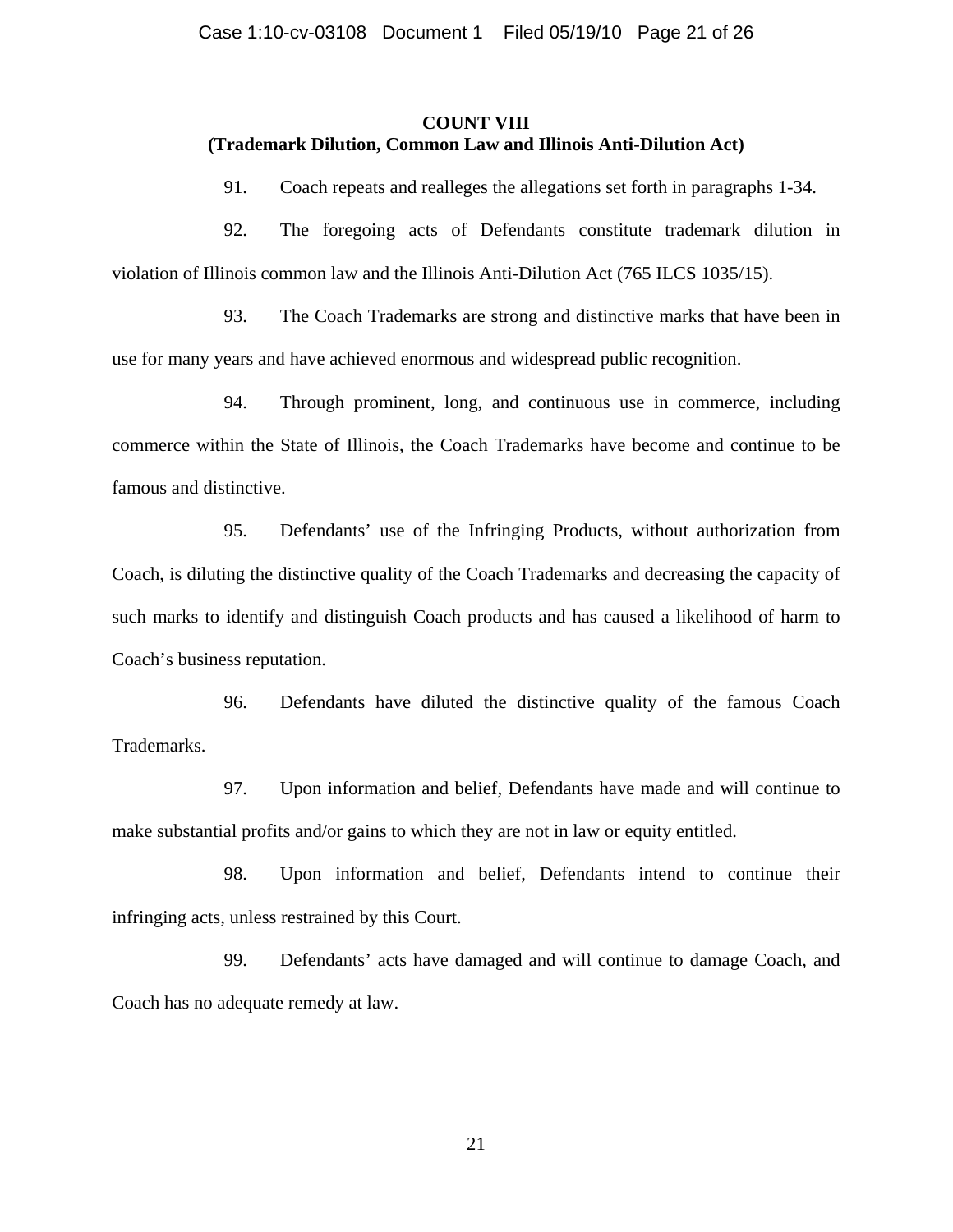#### **COUNT IX**

## **(Unfair Competition, Illinois Consumer Fraud and Deceptive Business Practices Act)**

100. Coach repeats and realleges the allegations set forth in paragraphs 1-34.

101. The foregoing acts of Defendants constitute unfair competition in violation of the Illinois Consumer Fraud and Deceptive Business Practices Act (815 ILCS 505 *et seq.*).

102. Upon information and belief, Defendants have made and will continue to make substantial profits and/or gains to which they are not in law or equity entitled.

103. Upon information and belief, Defendants intend to continue their infringing acts, unless restrained by this Court.

104. Defendants' acts have damaged and will continue to damage Coach, and Coach has no adequate remedy at law.

# **COUNT X (Common Law Unfair Competition)**

105. Coach repeats and realleges the allegations set forth in paragraphs 1-34.

106. The foregoing acts of Defendants constitute unfair competition in violation of the common law of the State of Illinois.

107. Upon information and belief, Defendants have made and will continue to make substantial profits and/or gains to which they are not in law or equity entitled.

108. Upon information and belief, Defendants intend to continue their infringing acts, unless restrained by this Court.

109. Defendants' acts have damaged and will continue to damage Coach, and Coach has no adequate remedy at law.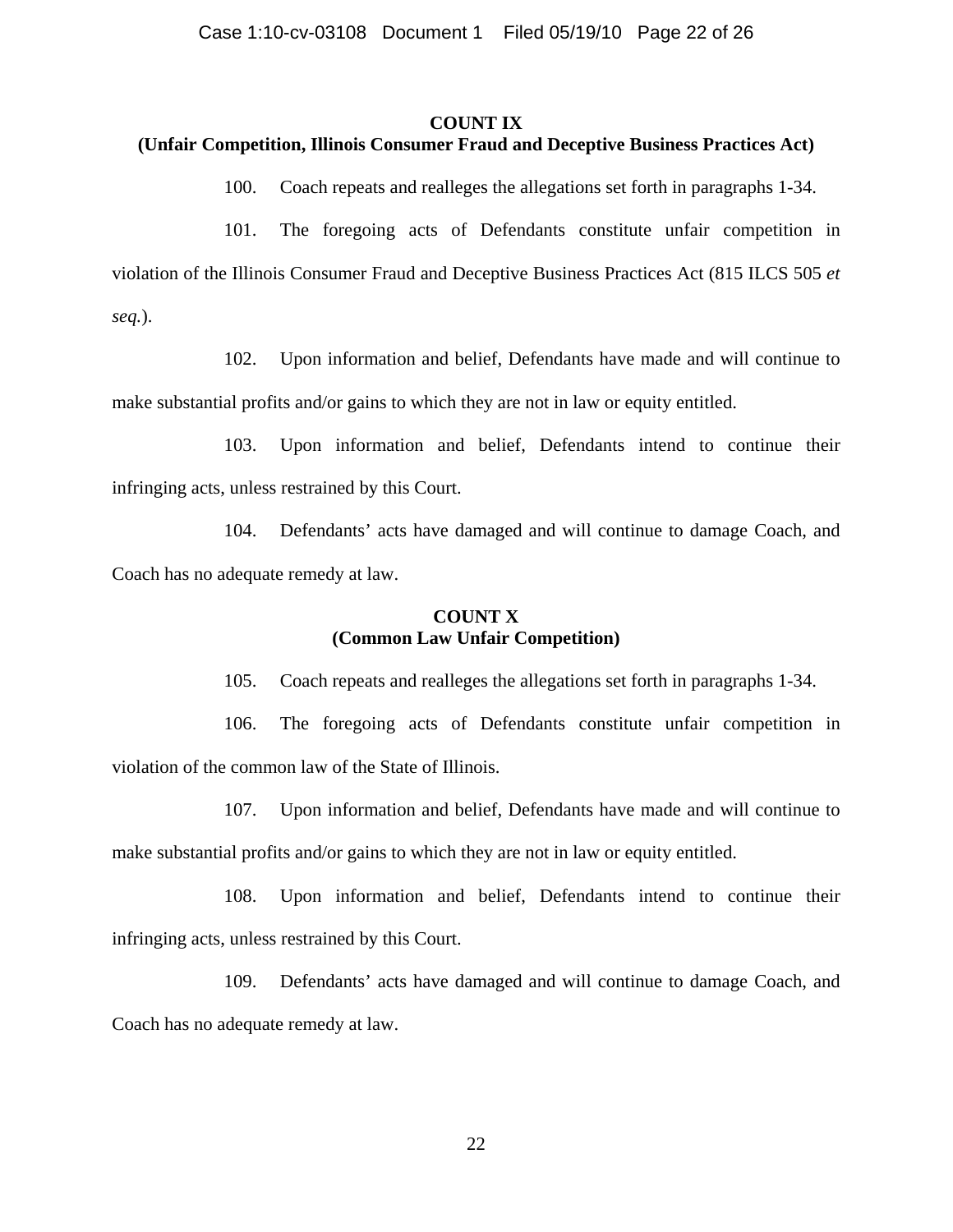# **COUNT XI (Unjust Enrichment)**

110. Coach repeats and realleges the allegations set forth in paragraphs 1-34.

111. The acts complained of above constitute unjust enrichment of Defendants at Coach's expense, in violation of the common law of the State of Illinois.

**WHEREFORE,** Coach respectfully requests that this Court enter judgment against Defendants as follows:

A. Finding that: (i) Defendants have violated Section 32 of the Lanham Act (15 U.S.C.  $\S$  1114); Section 43(a) of the Lanham Act (15 U.S.C.  $\S$  1125(a)) and Section 43(c) of the Lanham Act (15 U.S.C. § 1125(c)); (ii) Defendants have violated Section 501 of the Copyright Act of 1976 (17 U.S.C. § 501); (iii) Defendants have diluted the Coach Trademarks in violation of Illinois common law and the Illinois Anti-Dilution Act (765 ILCS 1035/15); (iv) Defendants have engaged in trademark infringement and unfair competition under the common law of Illinois; (v) Defendants have engaged in unfair competition in violation of Illinois Consumer Fraud and Deceptive Practices Act (815 ILCS 505); and, (vi) Defendants have been unjustly enriched in violation of Illinois common law.

B. Granting an injunction, pursuant to Rule 65 of the Federal Rules of Civil Procedure, 15 U.S.C. § 1116, 17 U.S.C. § 502, preliminarily and permanently restraining and enjoining Defendants, their officers, agents, employees, and attorneys, and all those persons or entities in active concert or participation with them from:

1. Manufacturing, importing, advertising, marketing, promoting, supplying, distributing, offering for sale, or selling any products which bear the Coach Trademarks, the Coach Trade Dresses, and/or the Coach Design Elements, or any other mark or design element substantially similar or confusing thereto, including, without limitation, the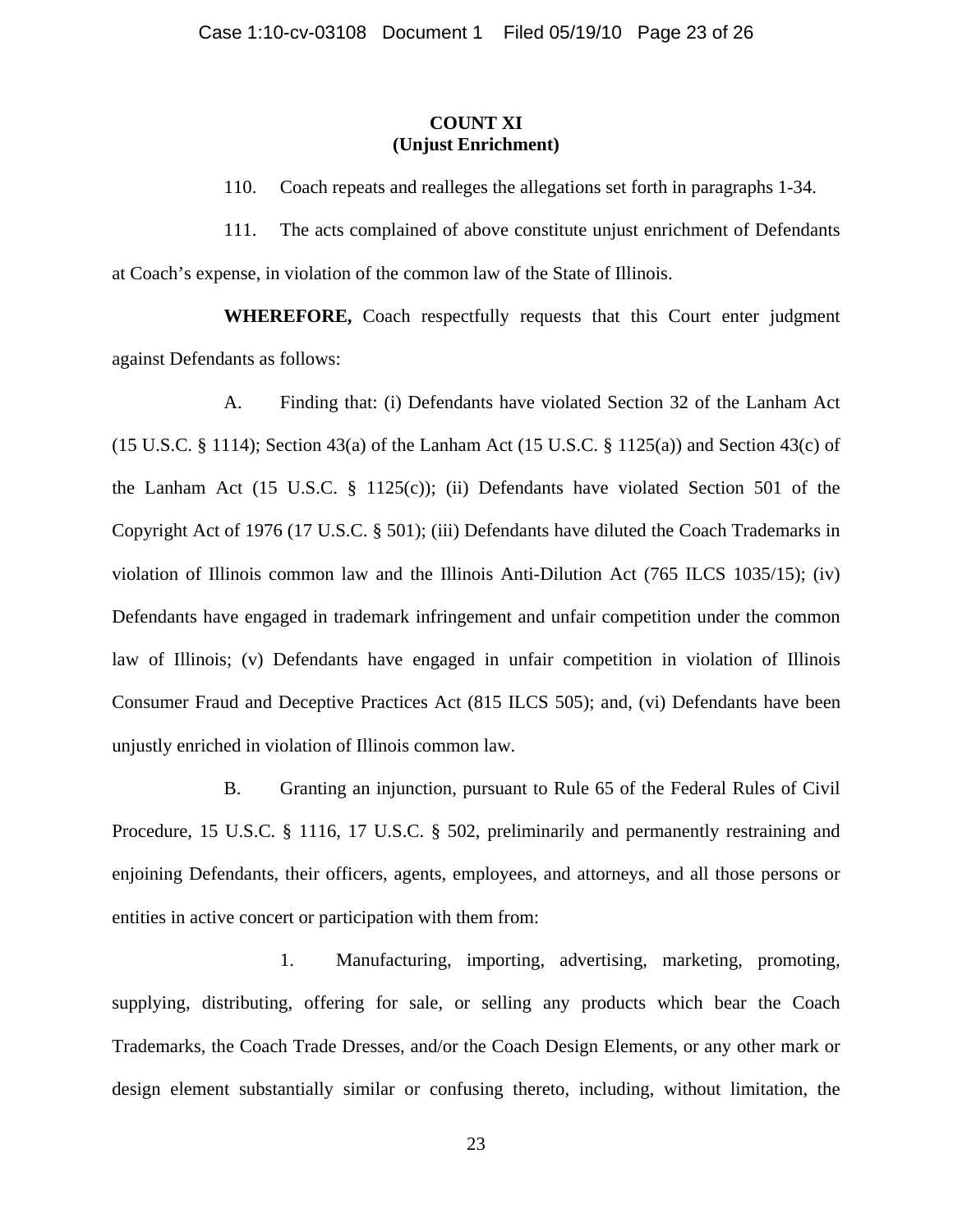#### Case 1:10-cv-03108 Document 1 Filed 05/19/10 Page 24 of 26

Infringing Products, and engaging in any other activity constituting an infringement of any of Coach's rights in the Coach Trademarks, the Coach Trade Dresses, and/or the Coach Design Elements;

2. engaging in any other activity constituting unfair competition with Coach, or acts and practices that deceive consumers, the public, and/or trade, including without limitation, the use of designations and design elements associated with Coach; or.

3. engaging in any other activity that will cause the distinctiveness of the Coach Trademarks or Coach Trade Dresses to be diluted.

C. Requiring Defendants to recall from any distributors and retailers and to deliver to Coach for destruction or other disposition all remaining inventory of all Infringing Products, including all advertisements, promotional and marketing materials therefore, as well as means of making same;

D. Requiring Defendants to file with this Court and serve on Coach within thirty (30) days after entry of the injunction a report in writing under oath setting forth in detail the manner and form in which Defendants have complied with the injunction;

E. Directing such other relief as the Court may deem appropriate to prevent consumers, the public, and/or the trade from deriving any erroneous impression that any product at issue in this action that has been manufactured, imported, advertised, marketed, promoted, supplied, distributed, offered for sale, or sold by Defendants, has been authorized by Coach, or is related in any way with Coach and/or its products;

F. Awarding Coach statutory damages of two million dollars (\$2,000,000) per counterfeit mark, per type of counterfeit good in accordance with Section 35 of the Lanham Act (15 U.S.C. § 1117) or alternatively, ordering Defendants to account to and pay to Coach all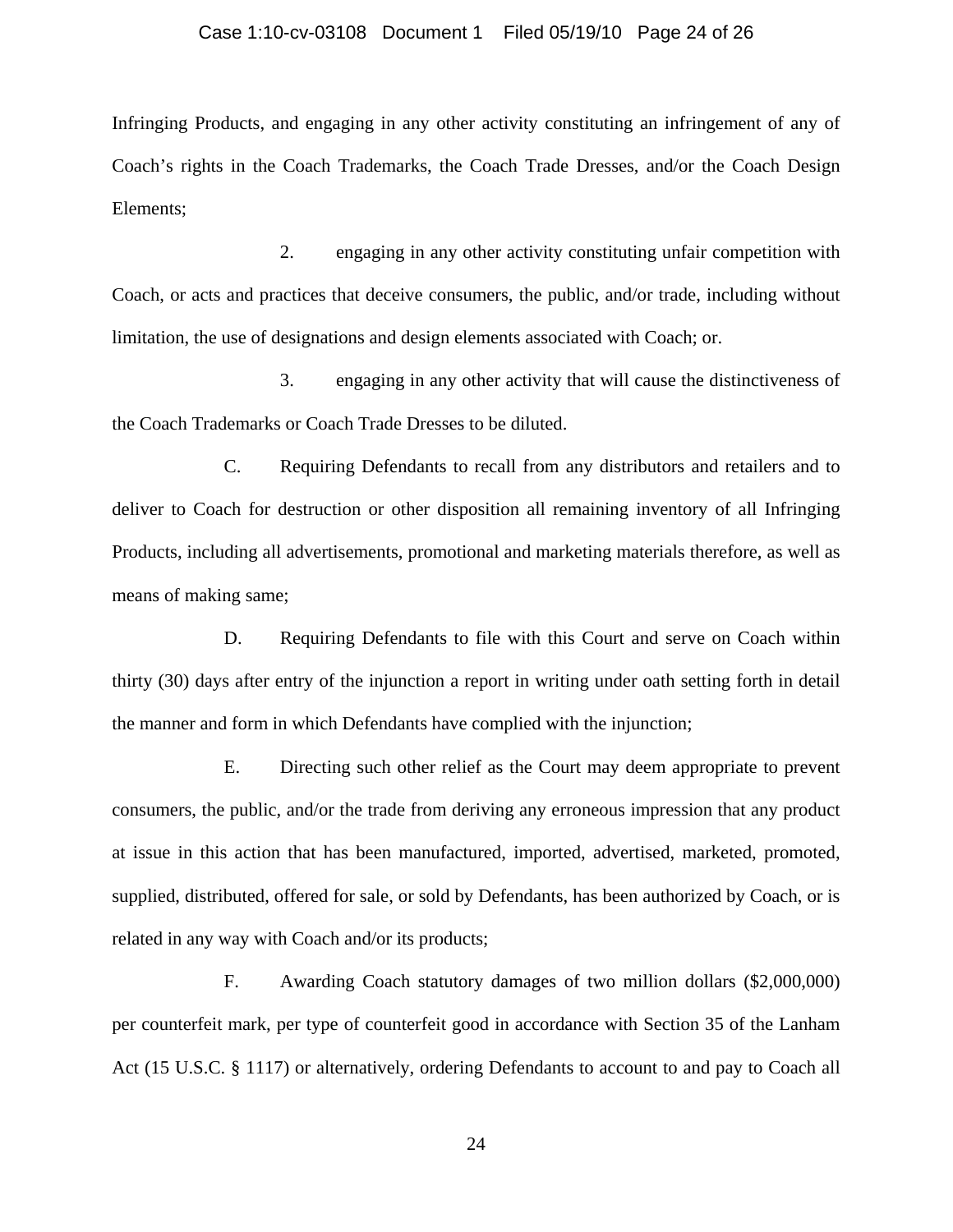### Case 1:10-cv-03108 Document 1 Filed 05/19/10 Page 25 of 26

profits realized by their wrongful acts and also awarding Coach its actual damages, and also directing that such profits or actual damages be trebled, in accordance with Section 35 of the Lanham Act (15 U.S.C. § 1117);

G. Awarding Coach statutory damages or in the alternative its actual damages suffered as a result of the copyright infringement, and any profits of Defendants not taken into account in computing the actual damages, pursuant to 17 U.S.C. § 504;

H. Awarding Coach actual and punitive damages to which it is entitled under applicable federal and state laws;

I. Awarding Coach its costs, attorneys fees, investigatory fees, and expenses to the full extent provided by Section 35 of the Lanham Act (15 U.S.C. § 1117), the Illinois Consumer Fraud and Deceptive Business Practices Act (815 ILCS 505), and Section 505 of the Copyright Act of 1976 (17 U.S.C. § 505);

J. Awarding Coach pre-judgment interest on any monetary award made part of the judgment against Defendants; and,

K. Awarding Coach such additional and further relief as the Court deems just and proper.